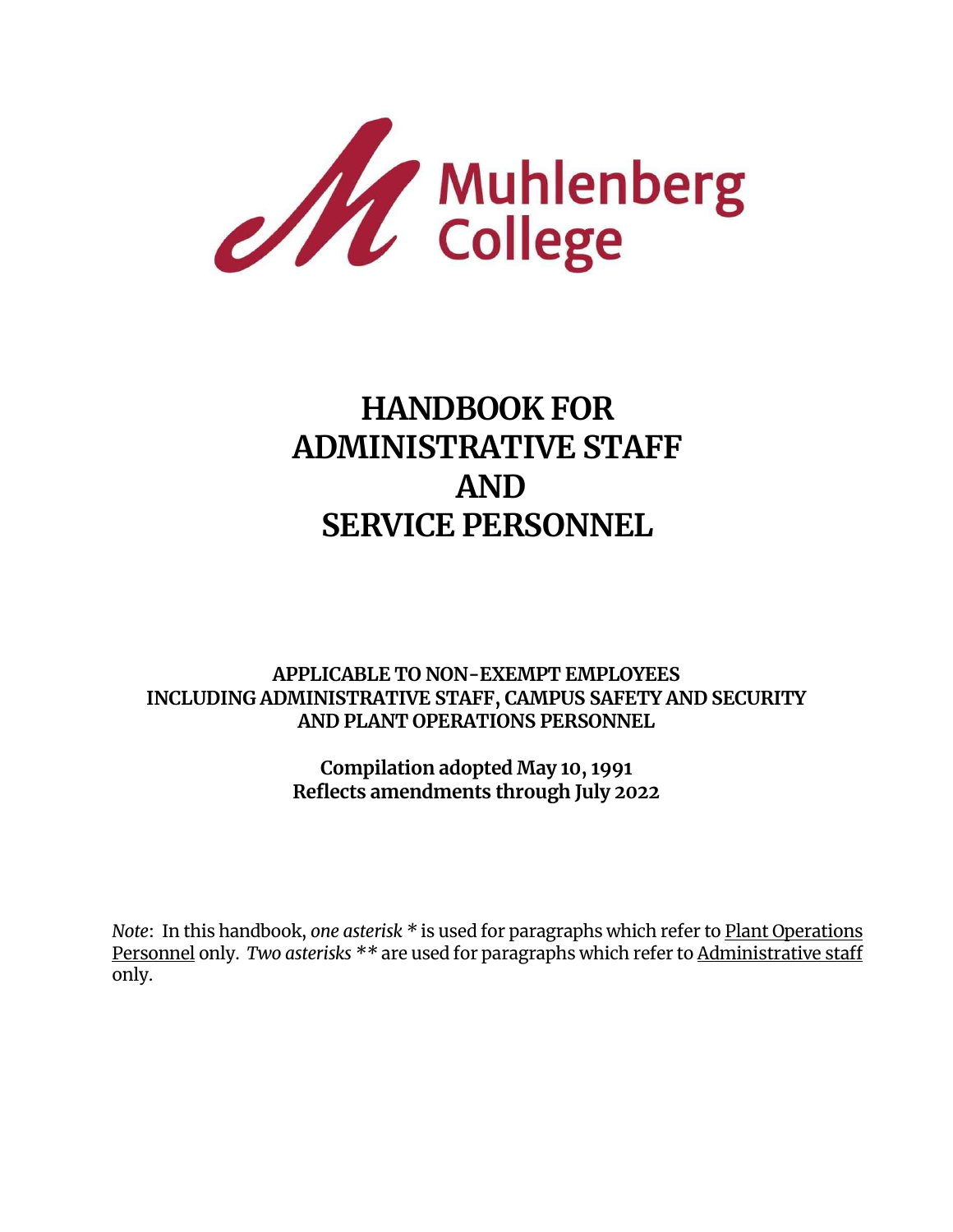## **EQUAL OPPORTUNITY STATEMENT**

Muhlenberg College does not discriminate against any person based on age, color, disability, gender, gender identity, national or ethnic origin, race, religion, sexual orientation, veteran status, or any other basis protected by applicable federal, state or local laws. This [policy](https://www.muhlenberg.edu/media/contentassets/pdf/about/deanst/studentguide/EqualOpportunityNondiscriminationPolicy.pdf) applies to all aspects of employment, including recruiting, hiring, training and promotion, and all personnel actions, such as compensation, benefits and termination. An employee who believes a violation of this policy has occurred should bring the matter to the immediate attention of the Vice President of Human Resources (Third Floor, The Haas College Center, 484-664-3166) and may proceed under the Problem Resolution and Complaint Procedures for Non-Faculty Personnel. In addition, inquiries concerning the application of Title IX of the Education Amendments of 1972 (prohibiting discrimination on the basis of sex) may be directed to the Assistant Secretary for Civil Rights, U.S. Department of Education.

#### **ADMINISTRATION OF POLICIES AND PROCEDURES**

In order to retain necessary flexibility in the administration of policies and procedures, the College reserves the right to change or revise this information without advance notice whenever the College determines it is warranted.

The policies, procedures, and rules set forth are guidelines for administration and supervision. They are not a contract of employment nor do they guarantee any continuation of employment. This handbook is not intended to alter in any way the "employment-at-will" relationship of the College and its employees.

No statement, verbal or written, made by any officer, Vice President, supervisor, or other representative of the College, other than the President, should be interpreted as creating a continuing contract of employment.

#### **ABOUT THE COLLEGE**

Muhlenberg College is an independent, undergraduate institution affiliated with the Evangelical Lutheran Church in America. Founded in 1848 to provide a liberal arts education in the Christian humanistic tradition, Muhlenberg is committed to high standards of academic integrity and excellence. Muhlenberg College took its present name in 1867 from Henry Melchior Muhlenberg, patriarch of the Lutheran Church in the American Colonies.

Muhlenberg's primary purpose is to help students develop imaginative and critical thinking. The Muhlenberg experience is characterized by a limited enrollment, small classes, close student-faculty relationships and a high degree of student responsibility in academic and social affairs. In all areas, the College attempts to sustain an environment in which students can pursue their education, vocation, social and spiritual goals in the context of our moral and intellectual tradition.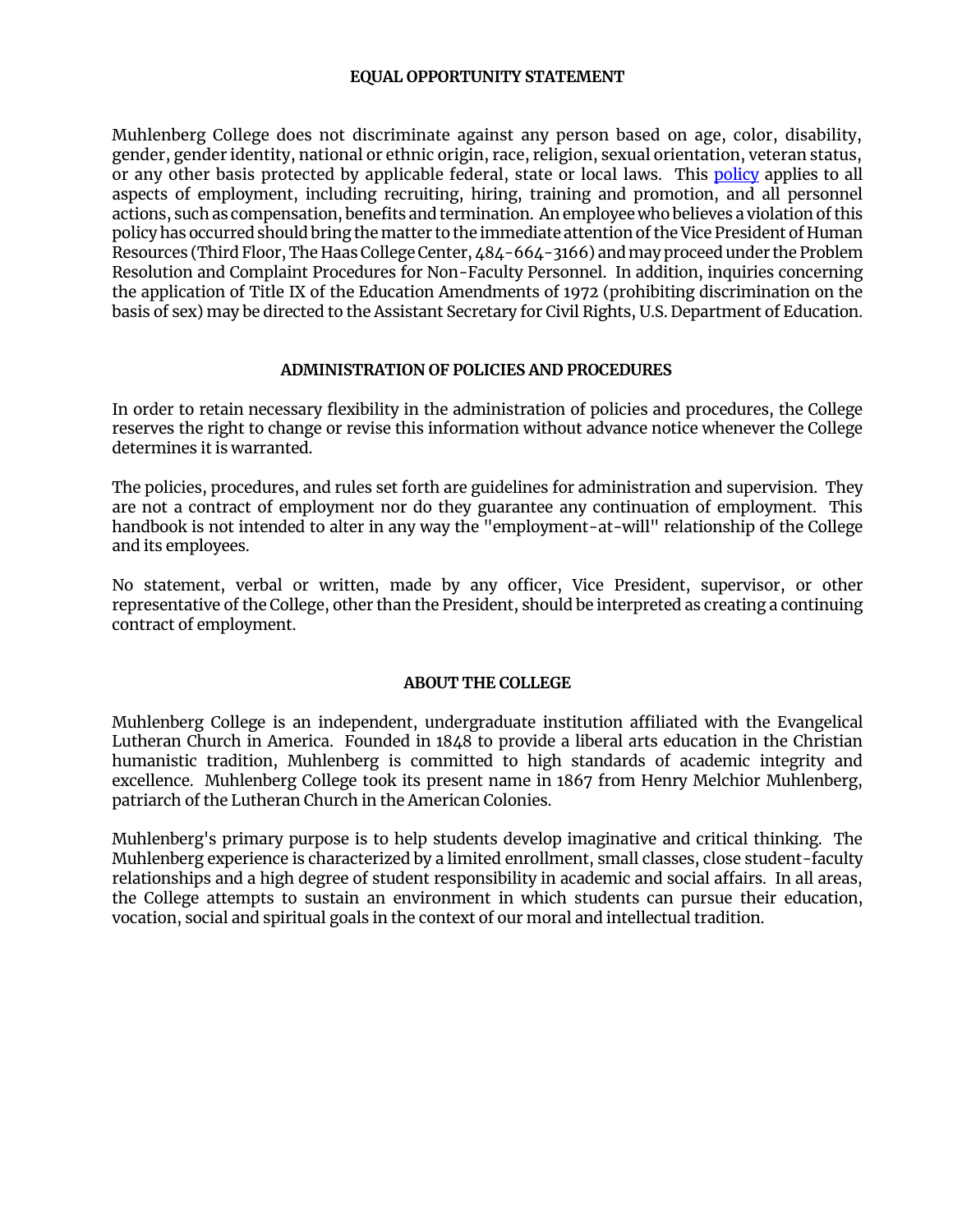## **1. INTRODUCTION**

The policies codified in this Handbook for Administrative Staff and Service Personnel have been derived from policies and procedures adopted by the Muhlenberg College Board of Trustees and/or approved by the President. The Handbook is intended to serve as a useful source of information for employees relating to professional responsibilities, policies, and procedures.

Final authority within the corporation of Muhlenberg College to establish, modify, suspend, or discontinue policies and procedures is vested in the Board of Trustees as guided by the Charter and bylaws of the College.

Every effort has been made to ensure accuracy in the policy summaries, statements and conditions herein described as of the date of this Handbook and the Human Resources Office will endeavor to keep the information contained herein current. Subsequent revisions to Muhlenberg College policies and/or procedures will be updated to the College's website and distributed to employees, as appropriate. Policies governing employment can be found [here.](https://www.muhlenberg.edu/offices/hr/currentemployees/resourcespolicies/policies/)

This Handbook is not a contract of employment. Employment at Muhlenberg College is an at will employer and none of the policies or benefits described herein create any contractual obligations between employees and the College. Pursuant to the at will relationship, either the employee or the College may conclude the employment relationship at any time without notice or cause. No representative of the College has the authority to enter into a contrary agreement except the President. Any such agreement must be in writing and signed by the President and the employee.

At its sole discretion, the College reserves the right to change, add, interpret, withdraw, or make exceptions to any of the policies, procedures and benefits in the Handbook. In case of any disparity or conflict between the provisions of the Handbook and the policies and procedures instituted by the Board of Trustees, the latter shall prevail.

Please feel free to reach out to Human Resources with any questions. We can be reached via phone at Ext. 3165 or by email at hr@muhlenberg.edu.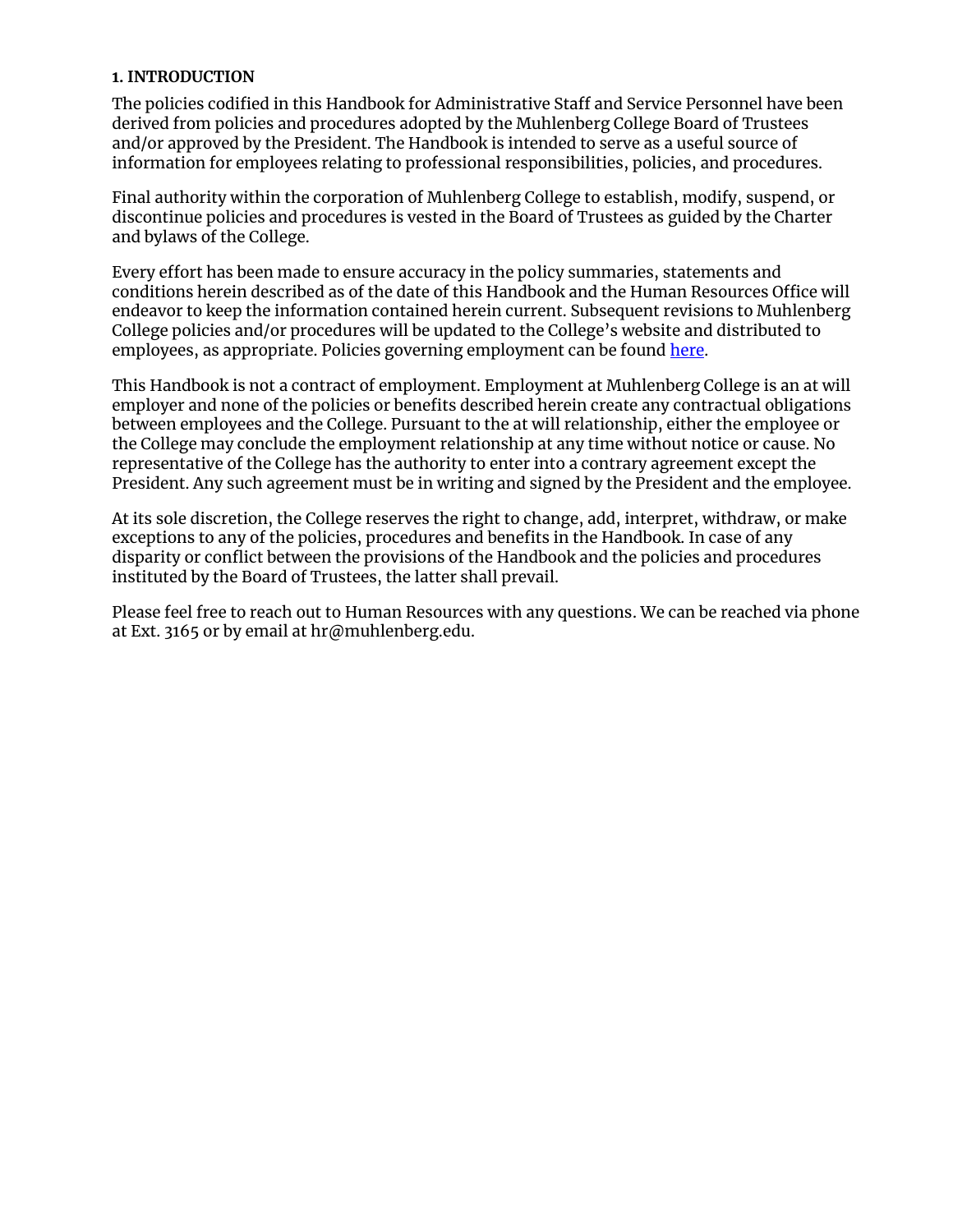## **TABLE OF CONTENTS**

# **PREFACE**

Equal Opportunity Statement Administration of Policies and Procedures About the College A Note from the Vice President of Human Resources

## **SECTION 1: EMPLOYMENT**

- 1.1 Orientation
- 1.2 Classification of Positions
- 1.3 Introductory Status
- 1.4 Temporary Employees
- 1.5 Part-time Employee
- 1.6 Staffing
- 1.7 Job Supervision and Evaluation
- 1.8 Discipline
- 1.9 Disciplinary Layoff
- 1.10 Separation from Employment
- 1.11 Layoff and Reduction in Force

## **SECTION 2: WAGES AND HOURS**

- 2.1 Pay Rate, Time Recording and Pay Day
- 2.2 Your Pay Check
- 2.3 Work Week/Work Schedule
- 2.4 Overtime And Holiday Pay
- 2.5 Call Out (Trades)
- 2.6 Compensatory Time
- 2.7 Annual Hours Assignment
- 2.8 Average Work Day
- 2.9 Temporary Reassignment
- 2.10 Office Hours

#### **SECTION 3: BENEFITS**

- 3.1 Health Insurance
- 3.2 Blood Bank
- 3.3 Life Insurance
- 3.4 Death Benefit
- 3.5 Pension Plan
- 3.6 Supplemental Retirement Annuities
- 3.7 Long Term Disability Insurance
- 3.8 Tuition Programs
- 3.9 Benefits in Retirement
- 3.10 Prior Service Credit

#### **SECTION 4: TIME NOT WORKED**

- 4.1 Vacation
- 4.2 Holidays
- 4.3 Holiday Office Coverage
- 4.4 Jury Duty
- 4.5 Death in the Family
- 4.6 Accumulation of Sick and Short-Term Disability Leave Credits
- 4.7 Sickness/Disability Absence
- 4.8 Personal Days
- 4.9 Short Term Absences (Unpaid)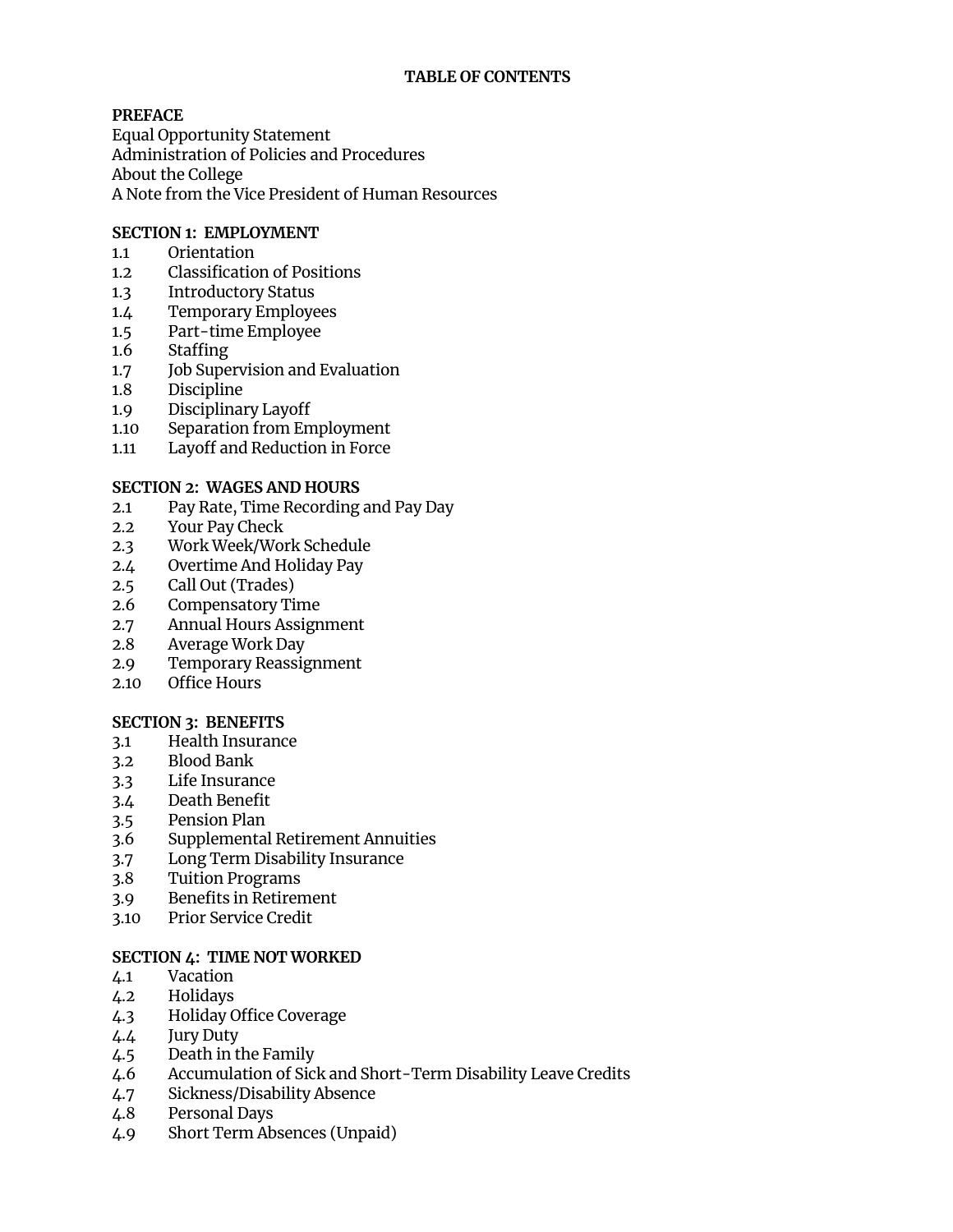## **SECTION 5: LEAVES OF ABSENCE**

- 5.1 General Information
- 5.2 Medical Leave of Absence
- 5.3 Paid Parental Leave
- 5.4 Personal Leave of Absence
- 5.5 Military Leave of Absence
- 5.6 Reinstatement from Leave of Absence

## **SECTION 6: EMPLOYEE PRIVILEGES**

- 6.1 Rest Periods
- 6.2 Lunch Periods
- 6.3 Parking
- 6.4 Employee Identification Card
- 6.5 Trexler Library Privileges
- 6.6 Life Sports Center
- 6.7 Bookstore Discount
- 6.8 Wellness Programs
- 6.9 Credit Union

## **SECTION 7: LEGAL AND ETHICAL MATTERS**

- 7.1 Employee Record
- 7.2 Employment of Relatives
- 7.3 Problem Resolution
- 7.4 Attendance
- 7.5 Policy Statement on Discriminatory Harassment
- 7.6 At Will Employment
- 7.7 Policy on Electronic Communication and Information Access
- 7.8 Communication of Medical Conditions
- 7.9 Code of Ethics and Conduct
- 7.10 Additional Policies

## **SECTION 8: SAFETY AND SECURITY**

- 8.1 Accidents on the Job
- 8.2 Security and Care of Equipment
- 8.3 Emergency College Closing
- 8.4 Use and Care of College Vehicles
- 8.5 Weapons Policy
- 8.6 Smoke & Nicotine Free Campus
- 8.7 Drug Free Workplace
- 8.8 Bloodborne Pathogens

#### **GLOSSARY**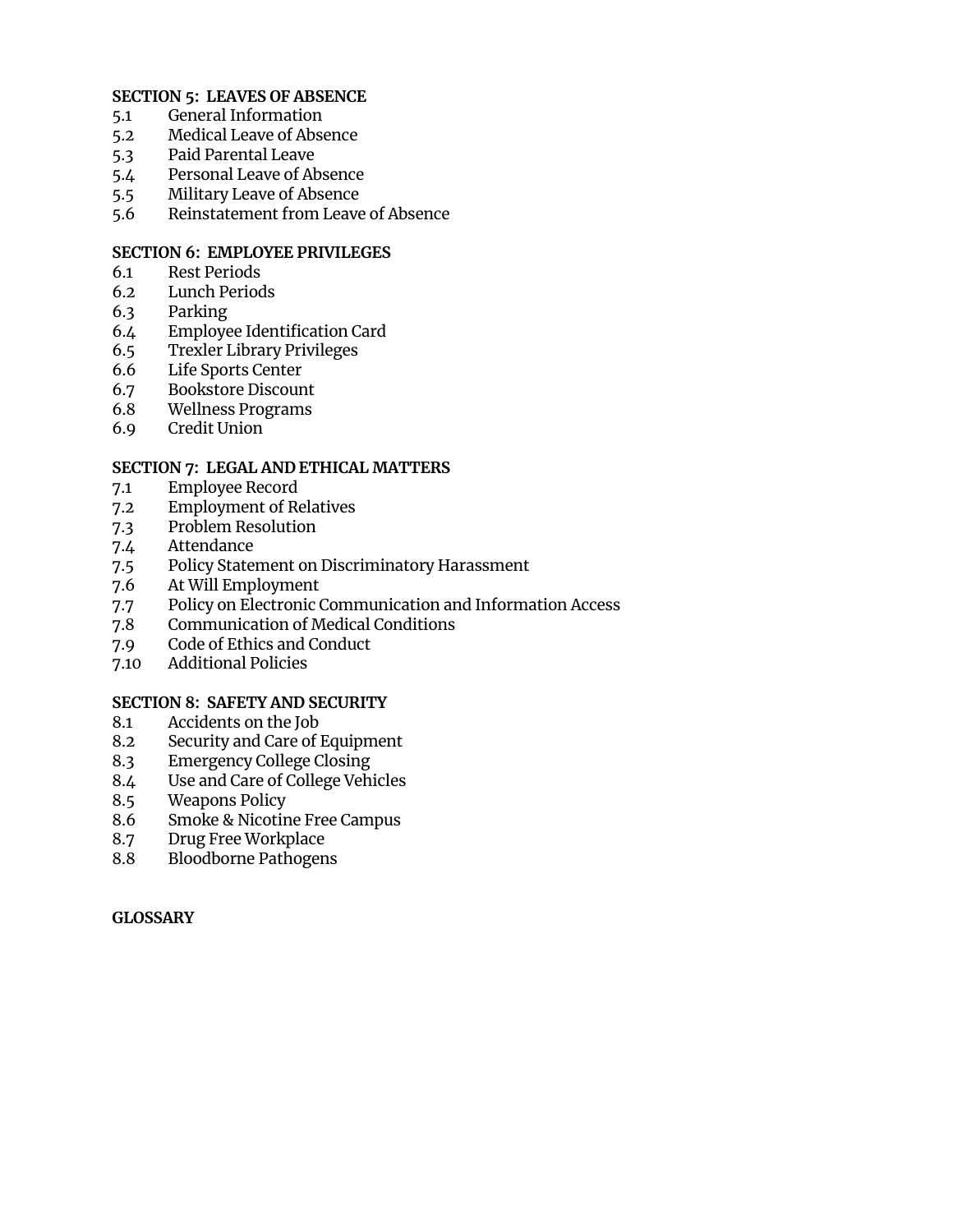## **SECTION 1: EMPLOYMENT**

## **1.1 ORIENTATION**

Your supervisor will provide orientation to the campus, work procedures and responsibilities, information about your work area, and instructions about reporting your work hours.

To learn more about College activities and special events, check the latest issue of "On Campus." This is a weekly publication of the College Public Relations department which includes a current calendar of events and announcements of interest to employees. Additional information can also be found on College's web site [here.](http://www.muhlenberg.edu/)

For your information, a copy of the College catalog may be obtained from the Admissions Office.

## **1.2 CLASSIFICATION OF POSITIONS**

Each position has been classified according to assigned responsibilities. The classification of your job and your experience related to your job assignment at the time of your employment determine your pay level.

#### **1.3 INTRODUCTORY STATUS**

As a new or rehired employee, or if you receive a change in your job assignment, you will have an initial "introductory" period of ninety days. This time allows you to become familiar with your work assignment, your supervisor, fellow employees, and the College. It also allows you and your supervisor to determine whether or not your employment will continue beyond that point. In certain cases, your introductory period may be extended up to an additional ninety days by the Vice President of Human Resources if your supervisor makes such a request.

During the ninety-day introductory period for new employees, you are not eligible to use any vacation or sick day accruals. However, you do earn sick and vacation days as noted in the sick leave and vacation sections of this handbook. Employees eligible for holiday pay may use it for any college holiday that occurs during their normally scheduled work hours.

Upon completing a satisfactory introductory period, you will be a "regular" employee, meaning that you will receive benefits such as sick leave, holiday, and vacation pay in addition to your regular pay. "Regular" appointment does not imply permanent employment because the College retains with you an "at will" employment relationship.

#### **1.4 TEMPORARY EMPLOYEES**

You are a temporary employee if your assignment is for less than six months. Temporary employees are not eligible for paid leave or any other benefits.

#### **1.5 PART-TIME EMPLOYEES**

Part-time employees may be eligible for some benefits depending upon their expected annual hours. Refer to the Benefits section of this handbook for complete eligibility requirements.

#### **1.6 STAFFING**

Open positions will be posted online [here](https://muhlenberg.wd1.myworkdayjobs.com/MuhlenbergCareers). Postings will give current employees information about lateral and promotional opportunities. Local newspapers may also be used to advertise available openings.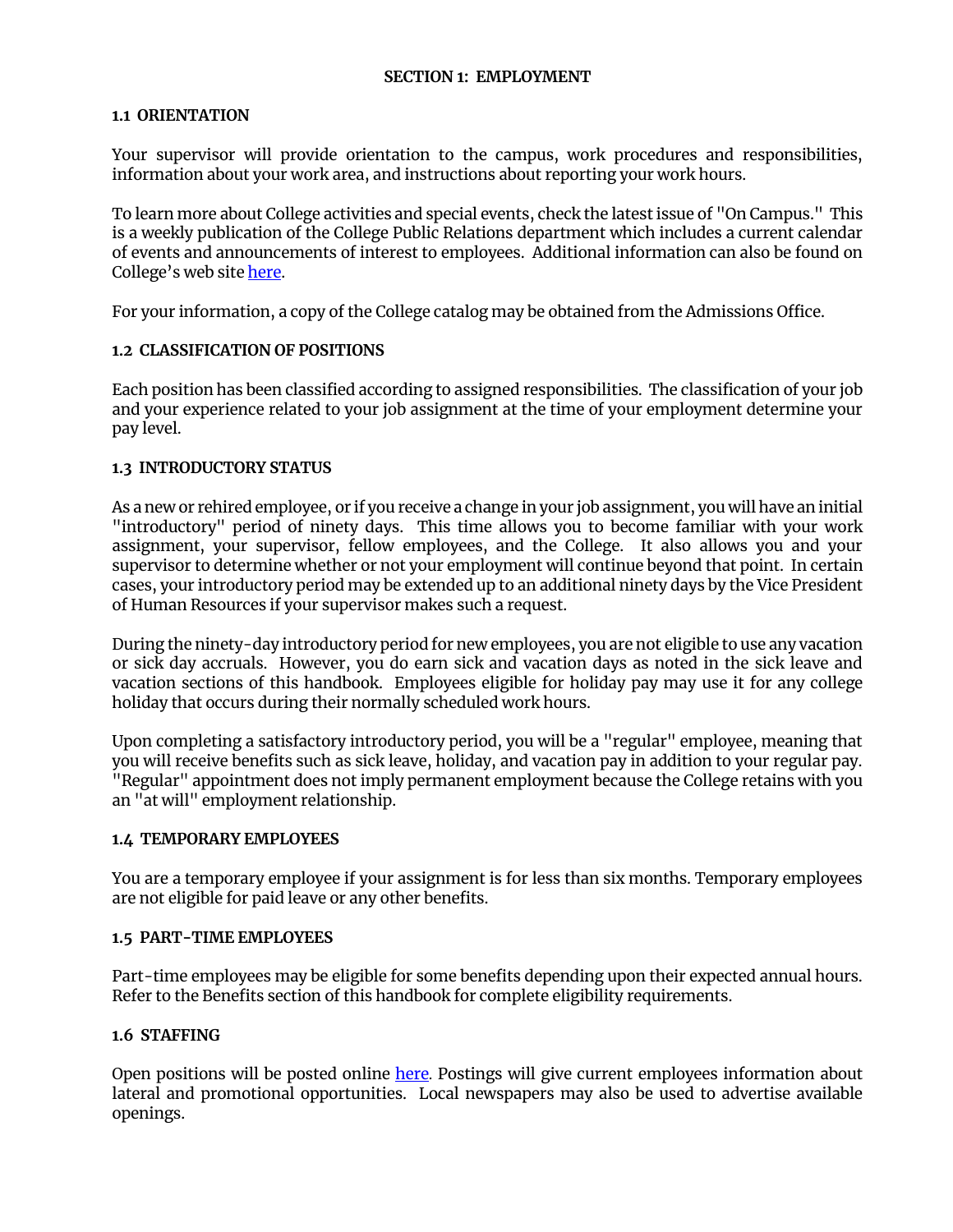#### **1.7 JOB SUPERVISION AND EVALUATION**

The College's program of performance management and evaluation is intended to encourage consistent performance and continuous improvement. Your supervisor is responsible for providing instruction, support, coaching, and feedback. You will receive a written appraisal/evaluation from your supervisor at least once a year.

#### **1.8 DISCIPLINE**

Disciplinary action may be used to help employees recognize work performance problems. Discussions which accompany disciplinary action can also assist you in strengthening your performance and achieving job success.

Disciplinary actions may be progressive. Your supervisor may talk with you about any problems, detailing perceived performance or conduct deficiencies. This discussion may lead to rules being clarified, and your input regarding special circumstances will be considered. Further, depending on the circumstances, you may receive a warning, either verbal or written, suspension or dismissal.

Written warnings will be placed in your file in the Office of Human Resources as well as in the department files. You will be required to sign any written warning, acknowledging its receipt.

You may also be discharged immediately or suspended without pay for any serious offense. Serious offenses include, but are not limited to: intentional damage to, or theft of, College property; assault; violation of the College's Weapons Policy (Section 8.5); sexual harassment and/or other forms of discrimination; drinking alcoholic beverages or using illegal drugs while on the job. Failure to provide reasonable notice of your absence to your supervisor is also considered willful misconduct and may result in termination of your employment. If you are absent without reporting your absence for three consecutive days, you will be considered to have abandoned your job and will have to re-apply for employment.

Discharge requires the recommendation of your Supervisor and the approval of the Vice President of Human Resources. Each discharge recommendation will be evaluated on its own set of circumstances.

#### **1.9 DISCIPLINARY LAYOFF**

A disciplinary suspension is a temporary layoff without pay. Your supervisor, with or without prior notice, may suspend you for disciplinary reasons. Within two business days following a disciplinary layoff, the Vice President of Human Resources or your supervisor will notify you of the reasons for the disciplinary action, the duration of the layoff and requirements you must meet to continue employment, or of termination. This notification may be given verbally, or may include a written follow-up to confirm the conversation.

#### **1.10 SEPARATION FROM EMPLOYMENT**

Reasonable written notice of separation of at least two weeks is expected so that you and/or the College may have time to make adjustments. If you leave College employment, you are required to have an exit interview with the Vice President of Human Resources. A record is established which shows the reason for separation, that College property has been returned, and that final arrangements for pay and benefit privileges have been completed.

The controller will be authorized to pay any amount due to you up to the time of your separation. It will be paid to you on the next scheduled pay day. If you have received pay for days you have not worked, or benefit premiums paid on your behalf, you will be required to repay the College for these expenses.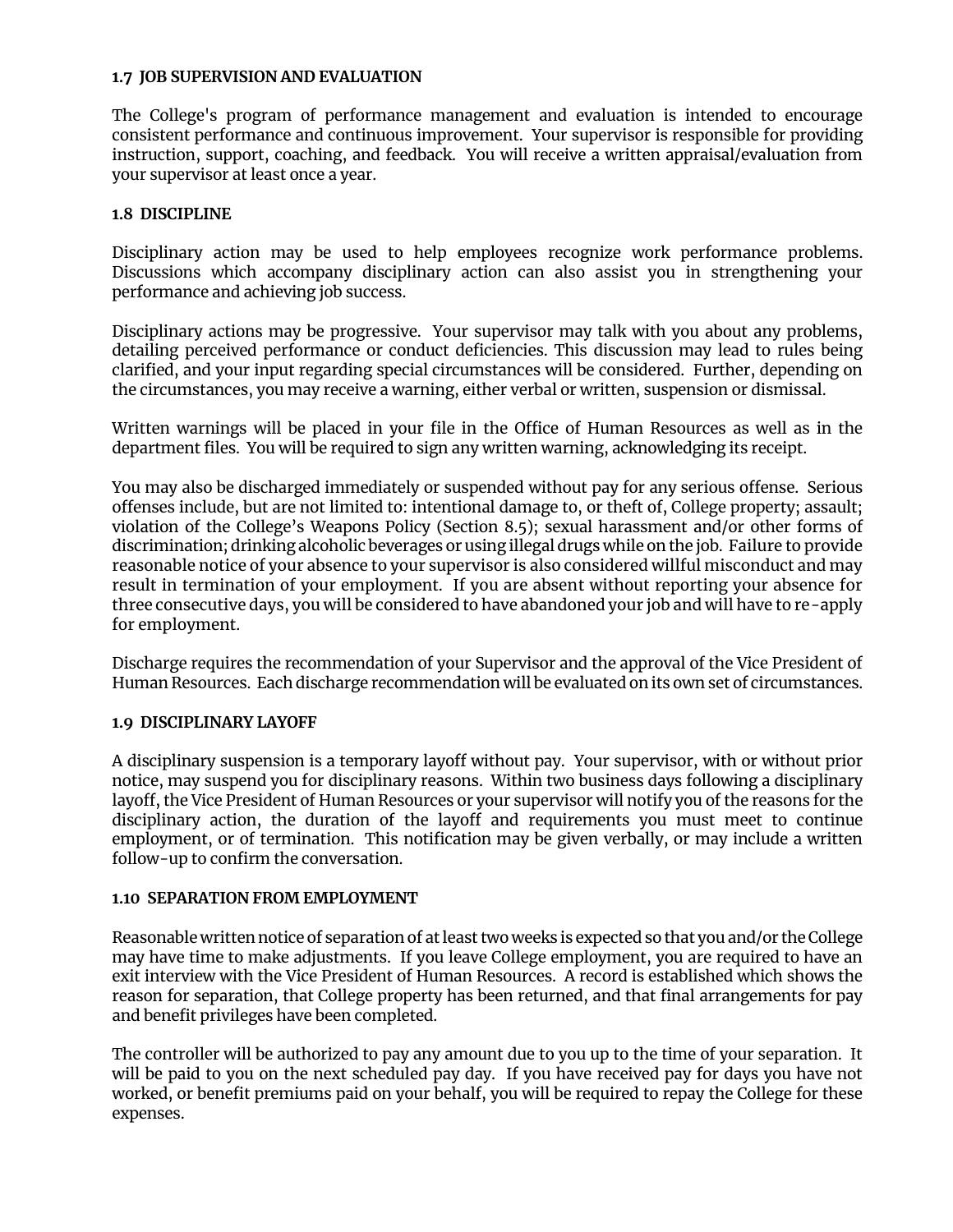Your benefit coverage at College expense will continue through the last day of your employment with the College. You may be eligible to continue your participation in the College group health plan under federal legislation (known as COBRA) or you may convert the college plan to an individual policy. You must complete forms and make arrangements to pay the full premiums plus a 2% administration fee in the Human Resources Office.

Your options about continuing such benefits as life insurance will be explained by the Vice President of Human Resources during the exit interview.

Unused sick leave credits are automatically canceled when you separate from the College. Such credits are not restored if you are later re-employed at the College.

## **1.11 LAYOFF AND REDUCTION IN FORCE**

The objective of the College is to maintain steady employment for its employees. When economic conditions make adjustments to staff necessary, employees will be reassigned, where possible, to other positions for which they qualify. When economic conditions make it necessary to reduce staff, the College will retain those employees who, in the judgment of the President, are the most qualified for the positions available.

A layoff can occur because of lack of work, reduction of the staff of the College, or an emergency that creates abnormal conditions. In the event of a layoff, the Vice President of Human Resources will notify you in writing as soon as practicable, but no less than two weeks in advance of the layoff date. The College reserves the right to pay out two weeks wages in lieu of notice.

#### **SECTION 2: WAGES AND HOURS**

## **2.1 PAY RATE, TIME RECORDING, AND PAY DAY**

The Director of Employment & Benefits will inform you about your pay rate, pay periods, and pay days.

\*\* Administrative staff are paid on a bi-weekly basis. All time should be entered and submitted in Workday by the Monday following the end of each work week for your supervisor's approval.

\* Plant Operations and Security employees are paid biweekly on an hourly rate basis. Hours are reported using the time clock.

Bi-weekly personnel receive pay every other Thursday for work performed and reported for the preceding pay period.

#### **2.2 YOUR PAY CHECK**

New employees are required to set up direct deposit instructions so paychecks can be deposited to a bank on the Automated Clearing House system. If you do not have direct deposit set up, your check will be mailed to the address you have listed in Workday. Your first paycheck will be a regular check mailed to you from our payroll company.

Federal, state, and local income taxes, and social security taxes are required deductions from your pay check. If you wish to change the number of personal exemptions you claim, clic[k here](https://sites.google.com/muhlenberg.edu/workdaytraining/human-resources-hcm) for instructions on how to update your W4 withholdings in Workday (you will need to sign in via OneLogin to access).

You may choose to have other voluntary deductions taken from your pay, such as amounts invested in retirement annuities, contributions to United Way, or periodic gifts to the College.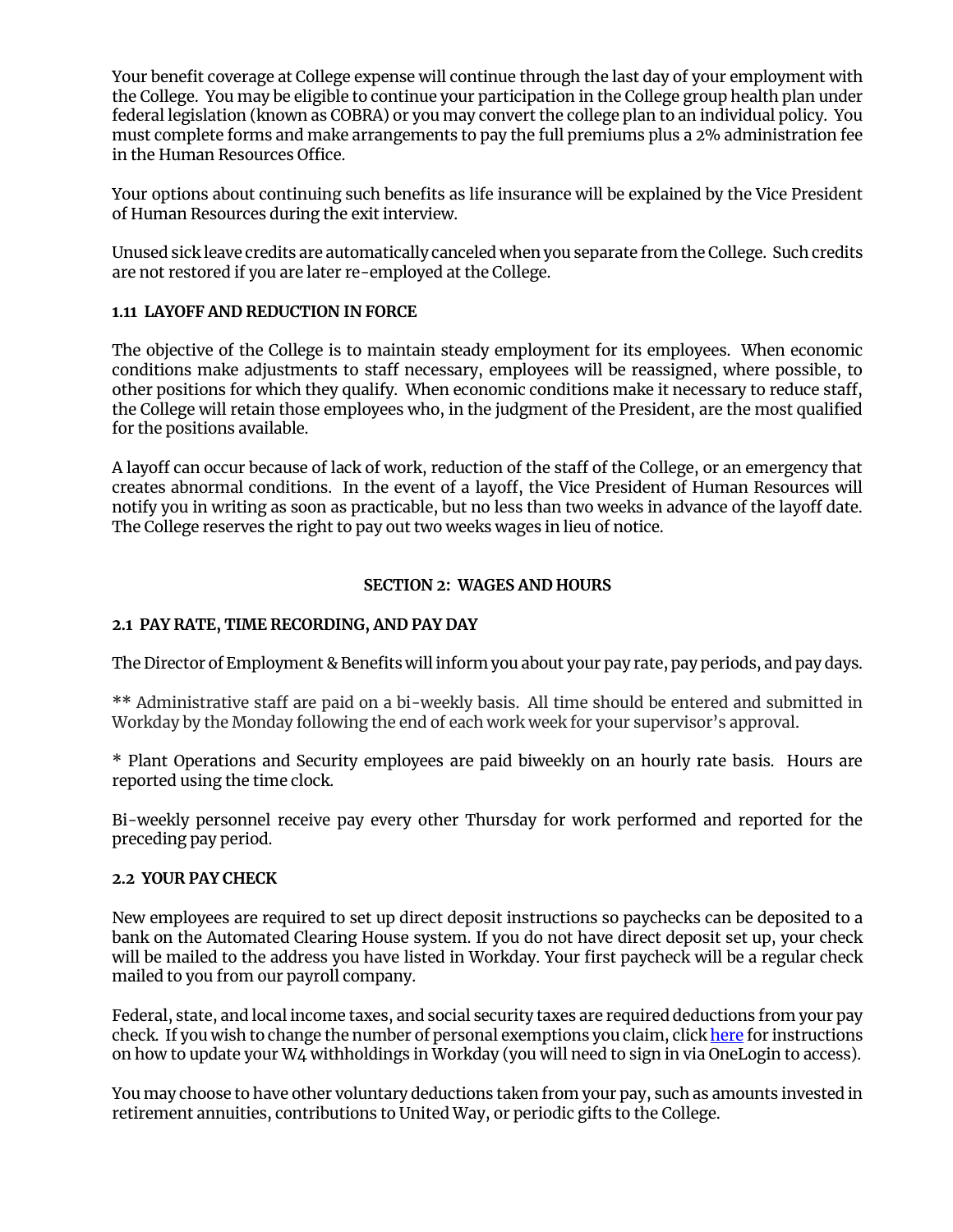## **2.3 WORK WEEK/WORK SCHEDULE**

For Fair Labor Standards Act reporting purposes and unless specified otherwise, the College's defined "work week" begins on Sunday at 12:01 a.m. and ends at midnight the following Saturday. All time sheets should reflect this Sunday - Saturday workweek. Your actual schedule of work days and hours is determined by your supervisor and may vary according to the needs of the College. If you are scheduled by your supervisor to report to work on your regular day off, you will receive no less than three hours pay.

# **2.4 OVERTIME AND HOLIDAY PAY**

Overtime is paid at 1.5 times your base hourly rate for time worked in excess of 40 hours in one work week. Time charged to vacation, sick leave, holiday or other paid or unpaid leave does not count toward overtime calculation.

Most employees are not required or permitted to work overtime and may only do so with prior management approval. If your manager requires you to work extra hours beyond your standard schedule, you must record these hours in Workday in the work week in which the work occurs.

If you work on a College designated holiday, you will be paid for the hours you work. This is in addition to any holiday pay you would have received had you not worked on the holiday. For those offices that are required to remain open on certain designated holidays, you will continue to be eligible for a floating holiday in exchange for time worked. Please refer to the "[Holiday](#page-13-0)" section in this handbook for the list of offices that remain open. Campus Safety Personnel will continue to be able to take their flexible holiday time as approved by their supervisor.

# **\* 2.5 CALL OUT (TRADES)**

\* A "call out" list is maintained for trades personnel employed by the Plant Operations department. When a specific need or emergency arises on the Campus, the employee at the top of this list will be called at home to report to work as soon as possible. A name remains at the top of the list until that employee responds to a call out. After an employee responds to a call out, his or her name rotates to the bottom of the list and the next name moves to the top. You will normally be called out by Campus Safety & Security or by your supervisor. In an emergency, you may be called by another member of Management. You are guaranteed at least three hours pay if you are called out.

\* Refusal to respond to a call out without an excuse acceptable to the supervisor (such as a verifiable illness, a disabled vehicle, an existing emergency at home, or other extenuating circumstances) will be considered willful misconduct and will result in disciplinary action. Repeated failure to respond to call outs will be considered a general unwillingness on your part to successfully meet the requirements of the job. Repeated refusals to respond to call outs will result in disciplinary action up to and including dismissal.

# **2.6 COMPENSATORY TIME**

Compensatory time refers to an exchange of time off in one work period for time worked in a **different** work period. The College does not authorize a compensatory time program. You should report all the hours you work immediately after each pay period so that you will be paid in the next payroll. Due to work requirements, your supervisor may approve a schedule that requires you to work a varying number of hours on different days of the week or month. Such variations of work schedule occurring within the same work week are not considered compensatory time. Any time worked outside your normal work schedule must be approved, in advance, by your supervisor.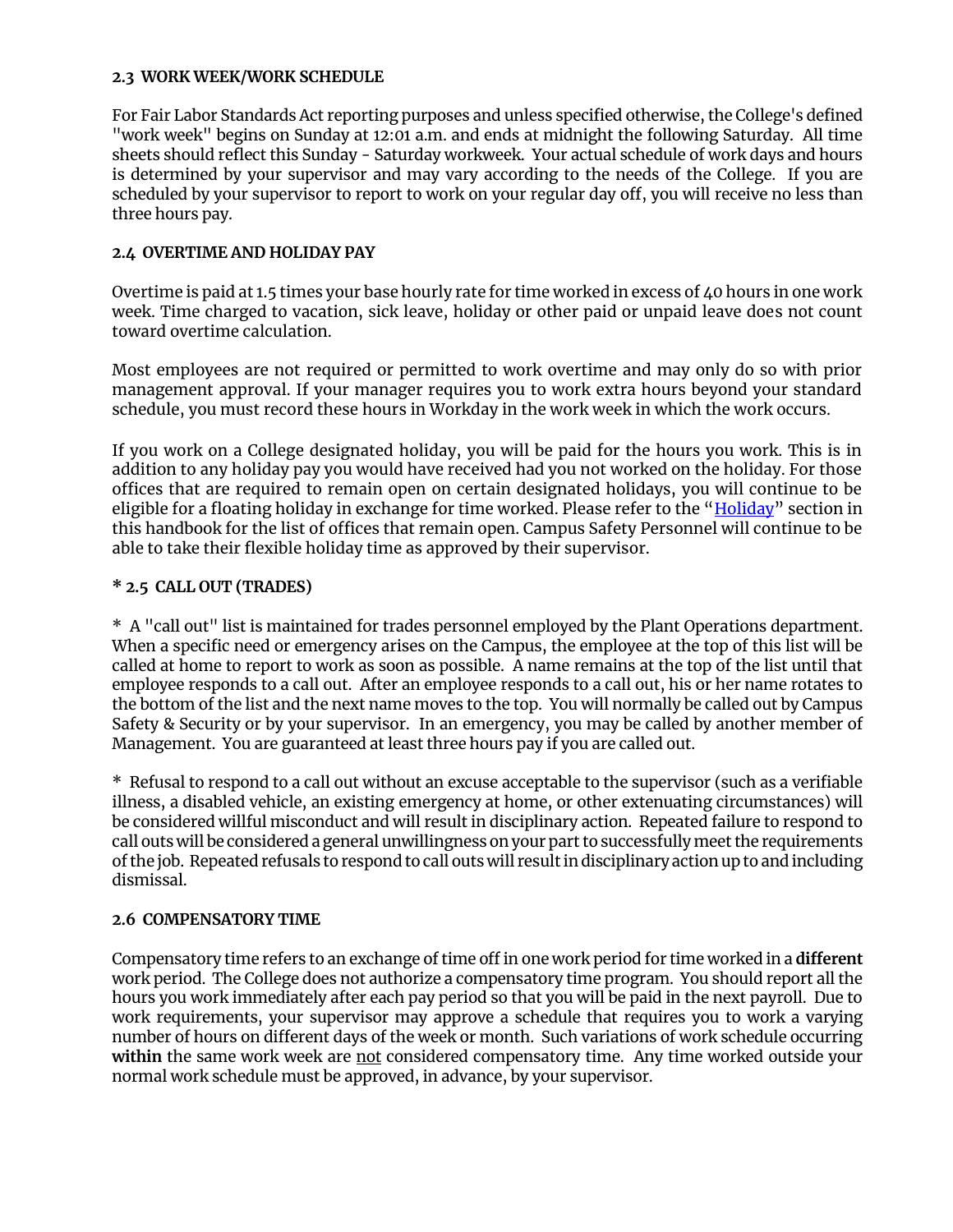## **2.7 ANNUAL HOURS ASSIGNMENT**

Your Annual Hours Assignment (AHA) is the number of hours you are budgeted to work over the course of a year. Since many benefits depend upon your Annual Hours Assignment, it is important for you to know what you AHA is. Your supervisor or the Director of Employment & Benefits can give you this information. It can also be found under Compensation in Workday.

\* Plant Operations and Security personnel are usually employed for a work week of 40 hours, consisting of five 8-hour days. This amounts to an Annual Hours Assignment of 2080 hours.

\*\* Biweekly and part-time Administrative staff receive an Annual Hours Assignment based upon the budget for the department and the position.

## **2.8 AVERAGE WORK DAY**

\*\* An "Average Work Day" is calculated for all biweekly and part-time administrative staff by dividing the Annual Hours Assignment by 260 (52 weeks OPEN 5 days). Your Average Work Day describes the number of hours your work day would be if your schedule were constant, five days per week year round. This number is used for vacation and sick leave accumulations. The Director of Employment & Benefits can tell you what your Average Work Day is.

# **2.9 TEMPORARY REASSIGNMENT**

Circumstances may require that you be assigned to a different work area temporarily. Should you be assigned to a higher level position for more than one month, the College will provide additional pay for you. The amount, determined by the Vice President of Human Resources and your supervisor, may be an hourly increase for that period of reassignment or a bonus amount at its conclusion.

## **2.10 OFFICE HOURS**

\*\* Currently, most administrative offices are open from 8:30 a.m. to 5:00 p.m. Your supervisor can confirm your individual work schedule. Any variations in the standard work schedule, including a summer work schedule, will be determined by the President. Some offices, for example, the Book Store and the Health Center, observe varied schedules according to the academic calendar. The appropriate Vice Presidents are responsible for determining the schedules of these staff members.

# **SECTION 3: BENEFITS**

Detailed and current information about all of the group insurance plans of the College, including cost information, is available in the Human Resources websit[e here.](https://www.muhlenberg.edu/offices/hr/currentemployees/employeebenefits/)

#### **3.1 HEALTH INSURANCE**

If you have been appointed to a position budgeted for 1, 248 hours or more annually, you and your dependents are eligible to enroll in the College group health insurance plan on the first of the month following your date of employment. If you do not enroll during your first thirty days of employment, you may enroll during our annual January open enrollment period. If your spouse is employed elsewhere and has health insurance available, the College expects that your spouse's employer will provide their health insurance coverage. However, if you elect to cover a working spouse, you may do so by paying a supplemental premium. Current plan details and helpful forms can be found on the [Human Resources](https://www.muhlenberg.edu/offices/hr/currentemployees/employeebenefits/) web page.

If you do not require health insurance, you must indicate your understanding of your eligibility and elect to waive this benefit through the enrollment process in Workday.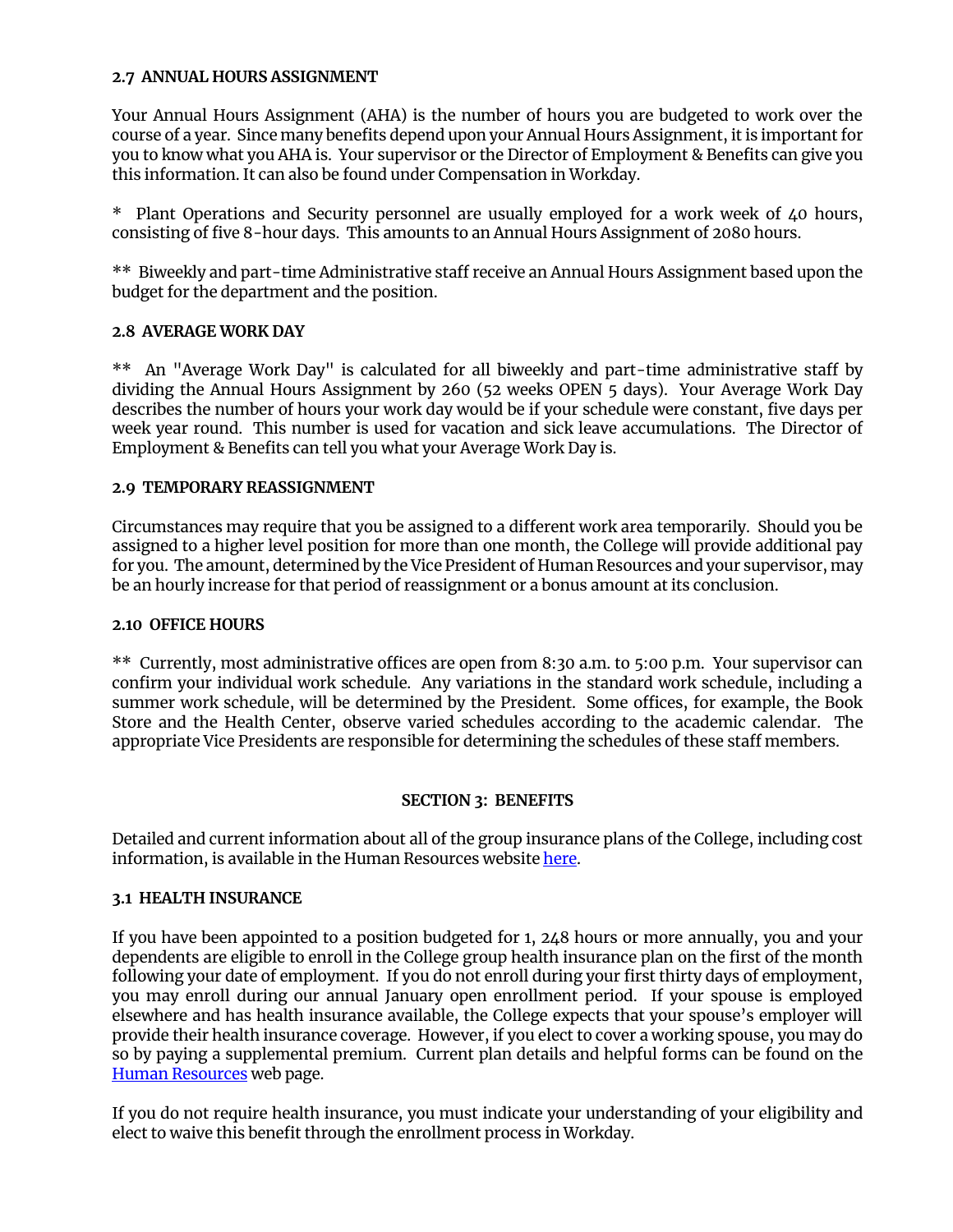The College offers a robust medical plan. You pay your share (approximately 20%) through monthly or biweekly payroll deductions. The amount of the deduction is determined by the number of people you cover. Your deduction is taken before taxes are calculated to reduce your tax burden.

During any month when you do not receive any pay from the College but wish to remain enrolled, you are responsible for paying the entire premium (100%) to the College. (An exception is made for individuals taking a Family Medical Leave or receiving payment while out on Worker's Compensation.) You may pay by check at the beginning of the month. Checks should be made payable to Muhlenberg College and submitted to the Vice President of Human Resources. Current premium information is available in the Human Resources Office. Full-time academic year employees may continue their health insurance coverage during the summer months by paying the usual employee portion of the health insurance premium.

## **3.2 BLOOD BANK**

You may enroll yourself and your family members in the Muhlenberg College group of the Miller-Keystone Blood Center. The blood bank supplies blood to meet the needs of covered members. Members are encouraged to donate blood during the year to meet the College donation quota.

## **3.3 LIFE INSURANCE**

You are eligible, after one year of employment at a minimum of 1,248 hours, to enroll in the Collegepaid life insurance plan. The amount of insurance on your life is determined by your annual pay rate and your age. The maximum benefit is \$75,000.

## **3.4 DEATH BENEFIT**

If you should die while in active service at the College with less than one year of service, the College will pay your beneficiary the equivalent of your pay for two weeks from the date of your death. If you have been in active service from one to five years, the benefit will be the equivalent of pay for one month; if five or more years, the benefit will be the equivalent of pay for two months. This benefit is in addition to whatever coverage you have under the life insurance program.

#### **3.5 RETIREMENT BENEFITS**

You are eligible for the college-paid TIAA retirement plan after you have completed two consecutive years of service at 1000 hours or more each year. Continued eligibility requires a work assignment of at least 1000 hours per year. The College contributes an amount equal to 10% of your base pay up to the social security wage base, and 15% of salary beyond that base, to an annuity policy which you receive from TIAA. You are not required to contribute to this plan. Under some circumstances involving prior pension plan participation, you may be eligible to participate in the pension plan before two years of service have been completed. Consult with the Human Resources Office for complete details about the pension plan.

**Temporary Retirement Plan Change, Effective September 1, 2020:** In response to the economic impact of COVID-19, the College's retirement contribution has decreased. We are continuing to work toward the restoration of the 10% contribution. Please see the Human [Resource](https://www.muhlenberg.edu/offices/hr/currentemployees/employeebenefits/) page for details about the current level of the College's contribution.

#### **3.6 SUPPLEMENTAL RETIREMENT ACCOUNTS**

All new employees are enrolled to contribute additional funds to your retirement plan through salary reduction. Under this plan, the money you set aside is not taxed by the Federal government until you begin to draw income from your investment in the plan. You will elect your contribution in Workday; new employees will be enrolled to contribute 3% (minimum) of base compensation upon hire. Contributions can be updated in Workday; changes will take affect the 1st of the following month.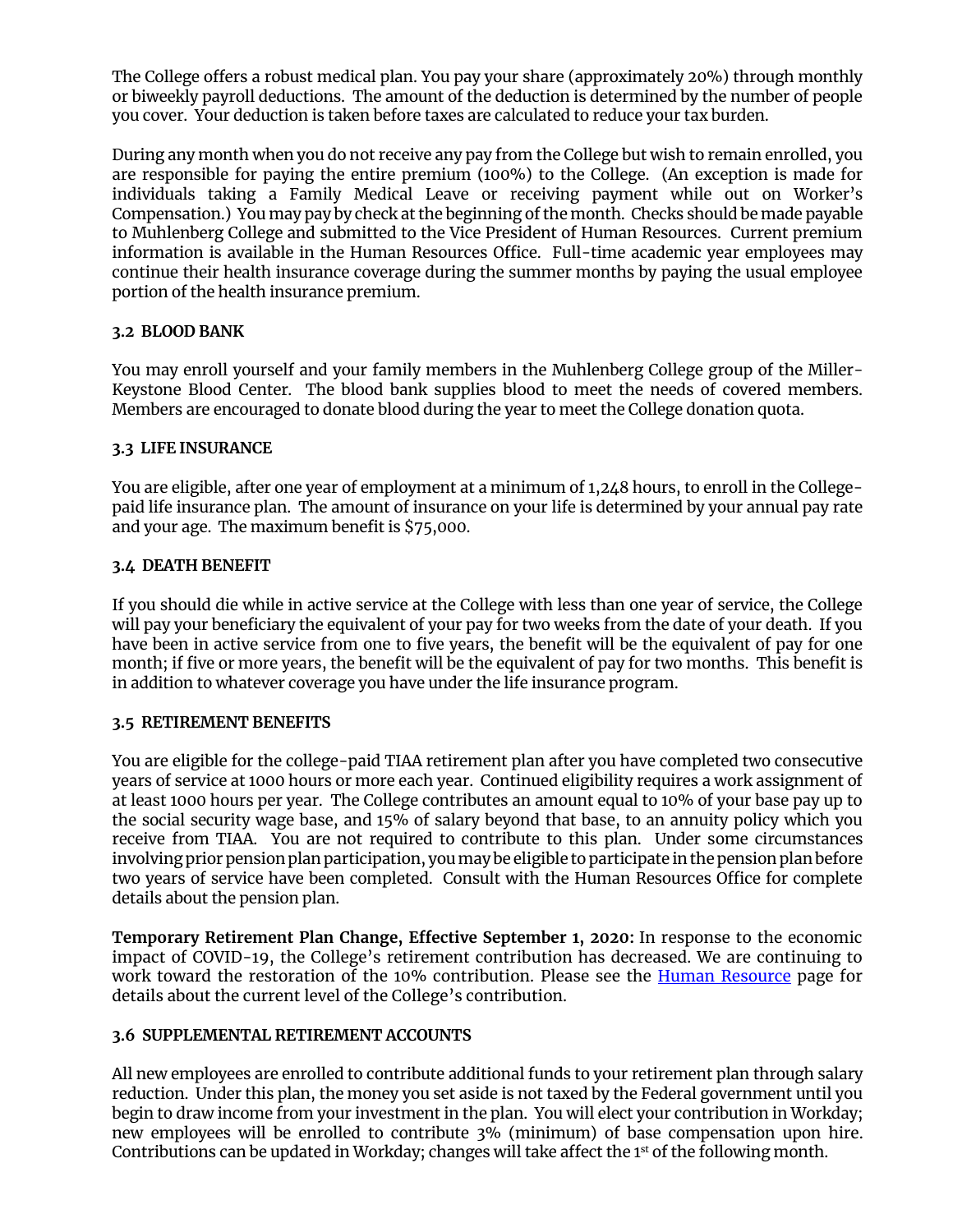## **3.7 LONG TERM DISABILITY INSURANCE**

You are eligible, after one year of employment at a minimum of 1,248 hours, to enroll in the College paid total disability plan. You must continue in a position in which you work 1,248 hours or more a year to remain eligible. If you become disabled and are unable to work for a period exceeding six months, you would file a claim with our insurer for this benefit. If the insurer approves the claim, the insurance payments are for 66 2/3 % of your most recent base monthly pay for each month that your disability continues beyond six months. This payment is indexed annually. The 66 2/3 % payment has a maximum of \$5,000/month and is reduced by any social security payments you receive for the same disability.

While you are on an approved long-term disability, the insurer will pay your life insurance premiums so that your life insurance coverage will continue. In the case of an extended disability, pension premiums will be paid by the insurer if the College was contributing during the month in which you become disabled.

The payments and premium contributions noted above are made directly by the insurer and are contingent upon both the insurer's acceptance of your claim and satisfactory certification of your disability.

#### **3.8 TUITION PROGRAMS**

After you have complete one-year of service in a position budgeted for 1,248 or more hours annually, you and your dependents become eligible for a number of tuition benefits. Full plan descriptions and application forms can be foun[d here.](https://www.muhlenberg.edu/offices/hr/currentemployees/employeebenefits/)

You and your dependents are eligible for full tuition remission benefits at Muhlenberg College. Remission is limited to two courses per semester for you and your spouse, and eight full semesters for each of your dependents under age 25. Normal College admissions requirements must be met and satisfactory academic progress maintained in order to participate in the tuition remission plan.

You and your spouse are also eligible to be considered for tuition remission scholarships for two undergraduate courses each semester at any of the member colleges of the Lehigh Valley Association of Independent Colleges (LVAIC). These colleges are De Sales University, Cedar Crest College, Lafayette College, Moravian College and Lehigh University. *LVAIC tuition remission is not available for summer or January sessions.*

Your dependent children under age 25 are also eligible to be considered for Tuition Exchange scholarships at more than 300 colleges nationwide. These scholarships are often full tuition scholarships which run for four years of undergraduate education. Renewal must be requested each year, and each of the participating colleges set their own admission and scholarship guidelines.

Tuition Assistance for Graduate programs is also available. Full plan information and application forms can be foun[d here.](https://www.muhlenberg.edu/offices/hr/currentemployees/employeebenefits/)

#### **3.9 BENEFITS IN RETIREMENT**

Official retirement from the College is available upon attainment of age 60 and 10 years of service. There is no mandatory retirement age.

A Health Insurance Premium Reimbursement is paid by the College for each official retiree and spouse during their respective lifetimes. To be eligible for this benefit, the retiree must have been hired prior to January, 1995. This plan provides a payment of a flat dollar amount, determined annually by the College, to the retiree based upon documented health insurance premium expenses incurred by the retiree/spouse. The retiree may choose any health insurance they prefer under this plan.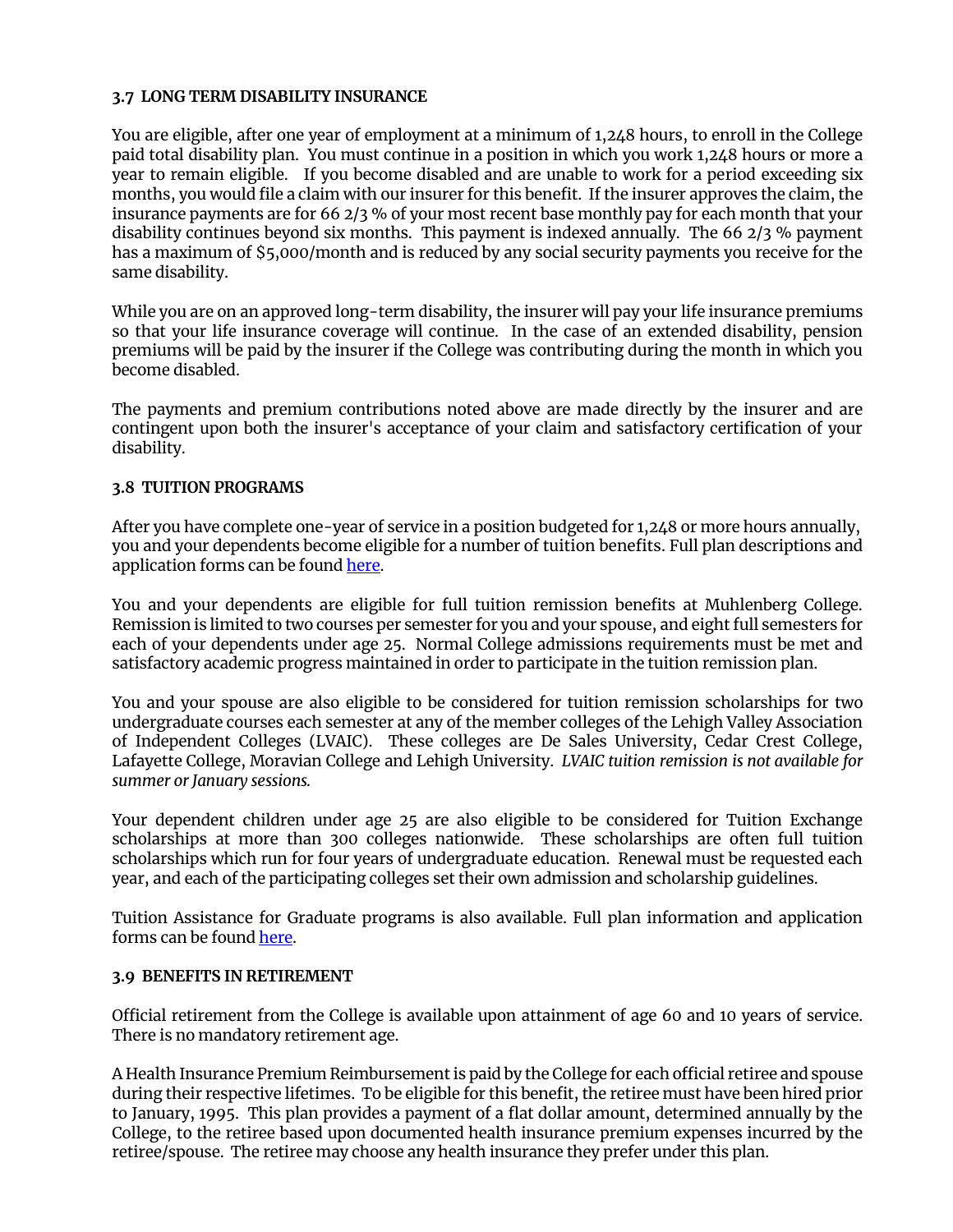Life insurance coverage is paid by the College for all retirees. The amount of insurance varies from \$3,000 to \$5,000 depending upon age.

Other benefits that continue in retirement include College ID cards and accompanying privileges (i.e., bookstore discount, library privileges, wellness programs, Life Sports Center privileges including free admission to most home sports athletic events), blood bank membership, and membership in the Allentown Teachers Credit Union.

## **3.10 PRIOR SERVICE CREDIT**

It is the policy of Muhlenberg College to allow immediate credit for previous full-time service to the College if an employee is re-hired after a break of six months or less.

#### **SECTION 4: TIME NOT WORKED**

Paid or unpaid absences from work require your supervisor's knowledge and approval. You may also need the approval of the Vice President of Human Resources. Paid absences include vacations and holidays, and may include sick days and other days as noted in the following sections. Unpaid leaves include short and longer term leaves, (such as leaves for child care, medical reasons, and military leaves) as described in Section 5.

## **4.1 VACATION**

You are expected to take full advantage of vacation benefits to secure needed rest and relaxation. You may use vacation credits only after you are appointed to "regular" status as an employee. See Section 1.3 for further details on "regular" status. Vacation time is paid at your base pay rate in effect at the time you take vacation.

For full details regarding accumulation and carryover, please visit the Human Resources web page [here.](https://www.muhlenberg.edu/offices/hr/currentemployees/employeebenefits/) Benefit plans & other opportunities are subject to change. Specific plan documents or contracts prevail.

Vacation periods are limited to 10 consecutive working days, with exceptions to be made only with the approval of the appropriate vice president in consultation with the Director of Plant Operations, Director of Campus Safety & Security, or the Vice President of Human Resources as appropriate.

Your vacation dates are subject to approval by your supervisor in accordance with schedules that maintain work flow without interruption. Every effort will be made to honor your requests, but length of service may be used to determine approval should two or more employees request the same time period. Your supervisor may require that you make vacation requests in writing in addition to submitting requests through Workday.

- \* Plant Operations and Campus Safety & Security employees must request vacation in writing.<br>Nati Operations employees will not receive approval for vacations during the week before a
- Plant Operations employees will not receive approval for vacations during the week before or following Commencement. Campus Safety & Security employees will not receive approval for vacations during the week before Commencement. Consult with your supervisor for all vacation "black out" dates prior to planning vacations.

If a college holiday occurs when you are on vacation, it will be considered a holiday and will not use your vacation eligibility.

Upon separation from employment, the College may provide full payment for your accumulated vacation, provided you have given at least two weeks' notice prior to your departure.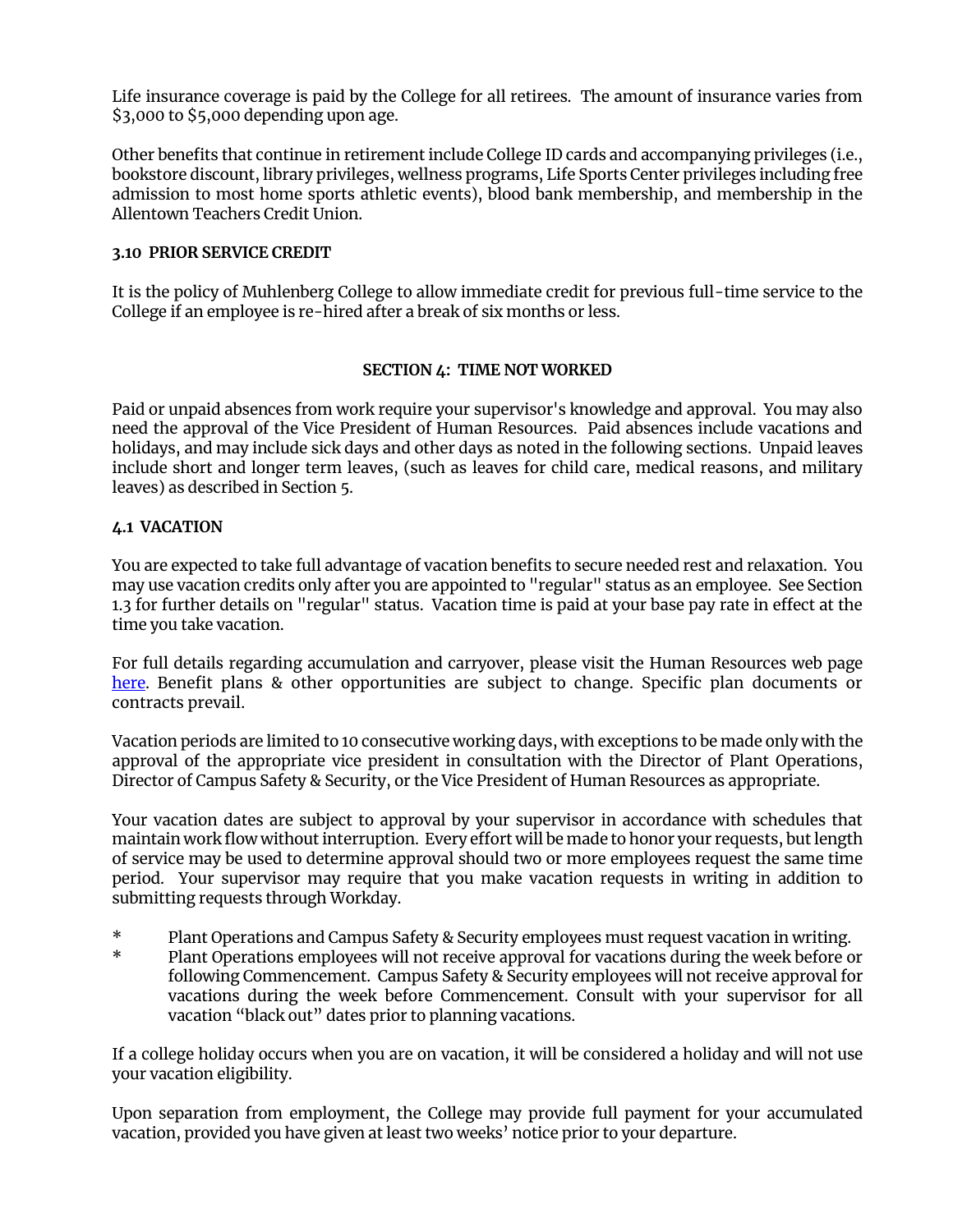If you are off pay status from the first to the last day of a month, you do not earn vacation or sick leave credits for that month.

# **Vacation Payout Eligibility**:

- **Resignation**: Staff resigning from the College who provide at least two weeks' notice of their resignation will be eligible to receive a payout of accrued, unused vacation, in the first available paycheck following their final day of employment.
- **Involuntary Layoff**: Staff whose employment terminates due to an involuntary layoff through no fault of their own (for example, position elimination due to budget constraints or reorganization) will be eligible to receive a payout of accrued, unused vacation, in the first available paycheck following their final day of employment.
- **Involuntary Termination**: Staff whose employment is terminated for violation of College policies or procedures are not eligible to receive a payout of accrued, unused vacation.

# <span id="page-13-0"></span>**4.2 HOLIDAYS**

The following days are observed by the College as holidays. Offices are closed on these dates unless specifically noted here.

> New Year's Day Martin Luther King, Jr. Day\* Good Friday Easter Monday\* Memorial Day **Juneteenth** Independence Day Labor Day\* Thanksgiving Day Thanksgiving Friday Christmas Day 3 additional days during Christmas break

# \***Floating Holidays**:

- **Martin Luther King, Jr. Day & Easter Monday**: If your office is open on both of these holidays, you will be given a total of one floating holiday to be used at a later date in the same calendar year. If your office is closed on either of these days, you will record your time on that day as a floating holiday and will not be eligible for a floating holiday later in the year.
- **Labor Day**: If your office is open on Labor Day and you are required to work, you will be given one floating holiday to be used at a later date in the same calendar year. If your office is closed on Labor Day, you will record the time off as a floating holiday.

Floating holidays must be used in the calendar year in which they are earned or they will be forfeited at year-end.

**Eligibility**: Employees who work at least 850 hours per year are entitled to holiday pay. You must work the full work day before and after the holiday to be paid for the holiday. Exceptions to this policy include employees on approved vacation, approved short-term disability, and employees who produce a doctor's excuse for any sick leave used immediately before or after the holiday.

• Holiday time may be taken when a College holiday occurs during your regularly scheduled shift. For example, if you work during the academic year but not during the summer, you may not charge holiday time for the July  $4<sup>th</sup>$  holiday.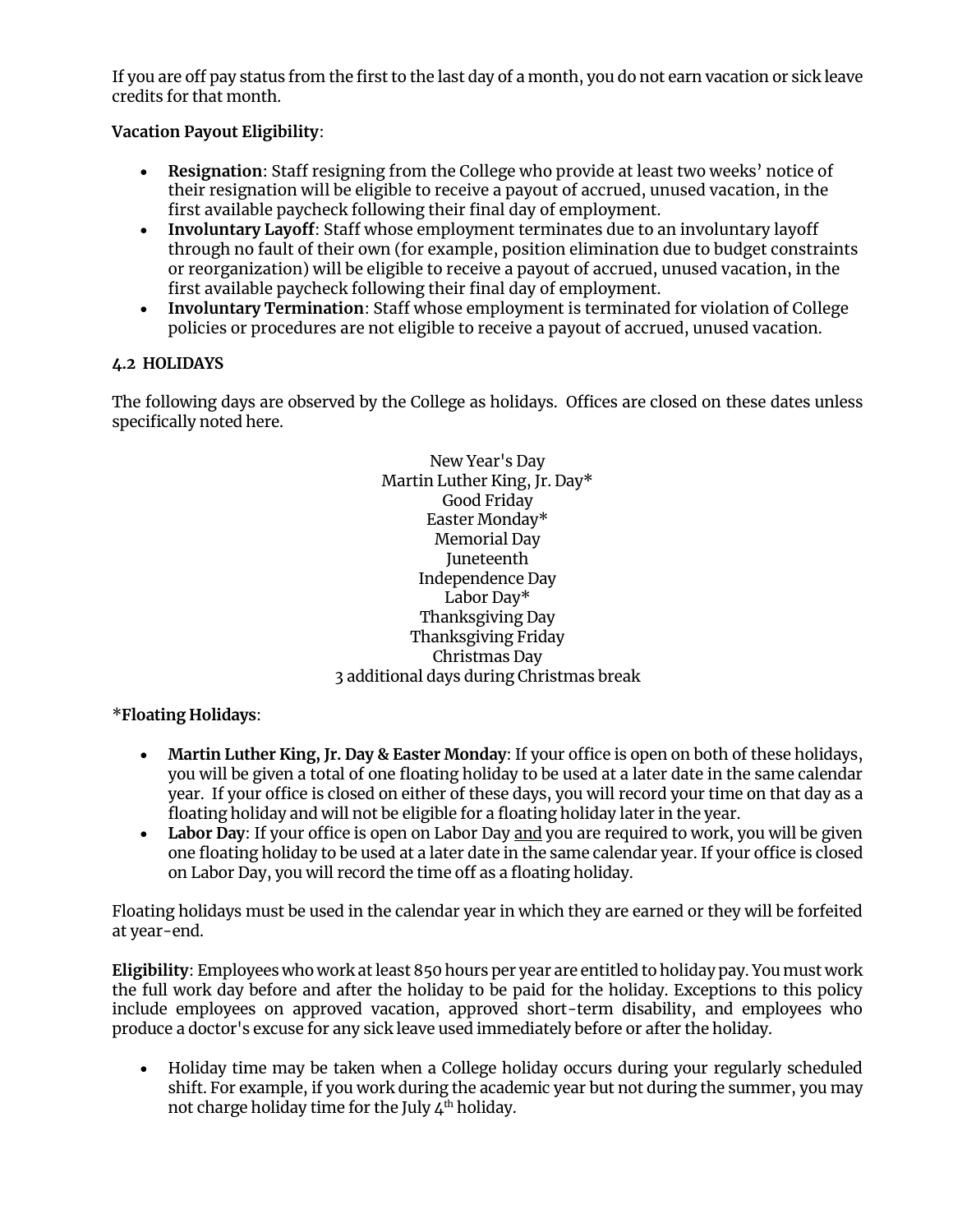- Part-time employees may charge holiday hours in increments equal to the hours normally worked. For example, a part-time employee who works five hours a day, may charge five hours to holiday if it falls on a day they typically work.
- Employees on an unpaid leave of absence are not eligible for holiday pay.

# **4.3 HOLIDAY OFFICE COVERAGE**

On Holidays designated as Floating Holidays, offices listed below are expected to provide services as indicated. President's Staff members, in consultation with supervisory personnel in each of their units, will designate those managers and administrative staff who will provide coverage.

| <b>OFFICE</b>                     | <b>LABOR</b><br><b>DAY</b>           | <b>MARTIN LUTHER</b><br>KING, JR. DAY | <b>EASTER MONDAY</b> |
|-----------------------------------|--------------------------------------|---------------------------------------|----------------------|
| <b>Academic Departments</b>       | <b>OPEN</b>                          | <b>OPEN</b>                           | <b>CLOSED</b>        |
| Academic Resource Ctr.            | <b>OPEN</b>                          | <b>OPEN</b>                           | <b>CLOSED</b>        |
| Admission                         | <b>CLOSED</b>                        | <b>OPEN</b>                           | <b>OPEN</b>          |
| <b>Art Gallery</b>                | CLOSED EVERY SUNDAY, MONDAY, TUESDAY |                                       |                      |
| Bookstore                         | <b>OPEN</b>                          | <b>OPEN</b>                           | <b>CLOSED</b>        |
| <b>Business Office</b>            | <b>OPEN</b>                          | <b>OPEN</b>                           | <b>OPEN</b>          |
| Campus Safety                     | <b>OPEN</b>                          | <b>OPEN</b>                           | <b>OPEN</b>          |
| <b>Career Center</b>              | <b>OPEN</b>                          | <b>OPEN</b>                           | <b>CLOSED</b>        |
| Communications                    | <b>CLOSED</b>                        | <b>OPEN</b>                           | <b>CLOSED</b>        |
| Copy Center                       | <b>OPEN</b>                          | <b>OPEN</b>                           | <b>CLOSED</b>        |
| <b>Counseling Services</b>        | <b>OPEN</b>                          | <b>OPEN</b>                           | <b>CLOSED</b>        |
| Dean of Students                  | <b>OPEN</b>                          | <b>OPEN</b>                           | <b>OPEN</b>          |
| Development Offices               | <b>CLOSED</b>                        | <b>CLOSED</b>                         | <b>OPEN</b>          |
| <b>Financial Aid</b>              | <b>OPEN</b>                          | <b>OPEN</b>                           | <b>OPEN</b>          |
| Housing & Residential Life        | <b>OPEN</b>                          | <b>OPEN</b>                           | <b>OPEN</b>          |
| <b>Human Resources</b>            | <b>CLOSED</b>                        | <b>OPEN</b>                           | <b>CLOSED</b>        |
| Life Sports Center                | <b>OPEN</b>                          | <b>OPEN</b>                           | <b>OPEN</b>          |
| Mail Room                         | <b>OPEN</b>                          | <b>OPEN</b>                           | <b>OPEN</b>          |
| <b>Media Services</b>             | <b>OPEN</b>                          | <b>OPEN</b>                           | <b>OPEN</b>          |
| <b>OIT</b>                        | <b>OPEN</b>                          | <b>OPEN</b>                           | <b>OPEN</b>          |
| <b>Plant Operations</b>           | <b>OPEN</b>                          | <b>OPEN</b>                           | <b>CLOSED</b>        |
| President's Office                | <b>CLOSED</b>                        | <b>OPEN</b>                           | <b>OPEN</b>          |
| Provost's Office                  | <b>OPEN</b>                          | <b>OPEN</b>                           | <b>CLOSED</b>        |
| Purchasing                        | <b>CLOSED</b>                        | <b>CLOSED</b>                         | <b>OPEN</b>          |
| Registrar                         | <b>OPEN</b>                          | <b>OPEN</b>                           | <b>OPEN</b>          |
| School of Continuing Studies      | <b>OPEN</b>                          | <b>OPEN</b>                           | CLOSED*              |
| <b>School of Graduate Studies</b> | <b>OPEN</b>                          | <b>OPEN</b>                           | CLOSED*              |
| Seegers Union                     | <b>OPEN</b>                          | <b>OPEN</b>                           | <b>OPEN</b>          |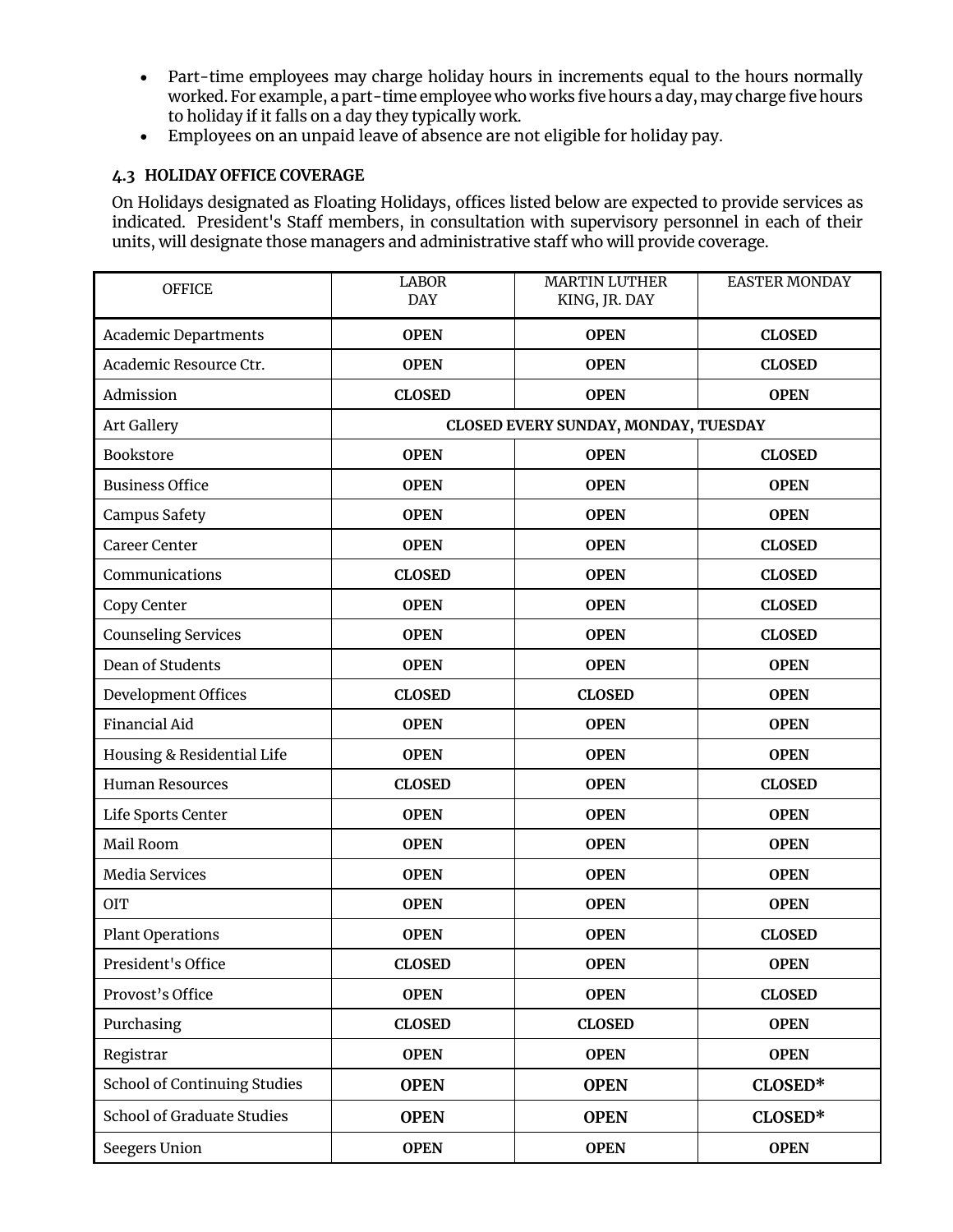| Student Health Services | <b>OPEN</b>   | <b>OPEN</b>   | <b>CLOSED</b>                    |
|-------------------------|---------------|---------------|----------------------------------|
| Treasurer               | <b>CLOSED</b> | <b>CLOSED</b> | <b>OPEN</b>                      |
| Trexler Library         | <b>OPEN</b>   | <b>OPEN</b>   | <b>OPEN</b><br>6 P.M. $-$ 1 A.M. |

\**Open if classes are being held.*

# **4.4 JURY DUTY**

If you are subpoenaed for jury duty or as a witness in a court action in which you are not a plaintiff or defendant, you will be granted leave to fulfill the obligation. The College will continue your pay during time spent on jury duty. Part-time employees will be granted jury duty leave on a schedule consistent with their part-time work schedule. You are expected to let your supervisor know about jury duty as much in advance as possible. You are expected to report to work if you are excused by the court.

# **4.5 DEATH IN THE FAMILY**

When a death occurs in your family, you may receive time off with pay within the limits stated below. Such time is not charged against any other accrual and is considered bereavement leave.

| Death of spouse, child, or parent                                             | 4 Days |
|-------------------------------------------------------------------------------|--------|
| Death of brother or sister                                                    |        |
| Death of an aunt, uncle, grandparent, or grandchild                           |        |
| Death of father-, mother-, brother-, sister-, son-, daughter- or grandparent- | 1 Day  |
| in-law                                                                        |        |

Additional unpaid time off may be arranged subject to approval by your supervisor and the Vice President of Human Resources, or you may arrange to use vacation time.

# **4.6 ACCUMULATION OF SICK LEAVE AND SHORT-TERM DISABILITY CREDITS**

You accumulate sick leave credit at the rate of ten days per year. You may accumulate a maximum of 20 sick day credits. Accumulations over 20 days worth of sick time will automatically roll over into the short-term disability bank, up to a maximum of 5 days. Please refer to the Human [Resources](https://www.muhlenberg.edu/offices/hr/currentemployees/employeebenefits/) web page for accumulation and carryover details.

Part-time employees working at least 850 hours per year accumulate credit at the rate of ten Average Work Days per year. No sick leave accumulation is available to employees working less than 850 hours per year.

You accumulate short-term disability leave credits at the rate of 5 days each year if you are working at least 1,248 hours per year. Clic[k here](https://www.muhlenberg.edu/media/contentassets/pdf/about/hr/Disability%20Pay%20Policy.pdf) for the full Disability Pay Policy.

Unless otherwise provided, sick leave credit hours continue to accrue during paid absences, while on military leave of absence, and for the first six months of periods of absence while you are receiving income from Workers Compensation insurance. Sick leave is not accrued in any month when you are off pay status except as described above.

No payments will be made for accumulated sick or short-term disability leave at retirement or separation from service.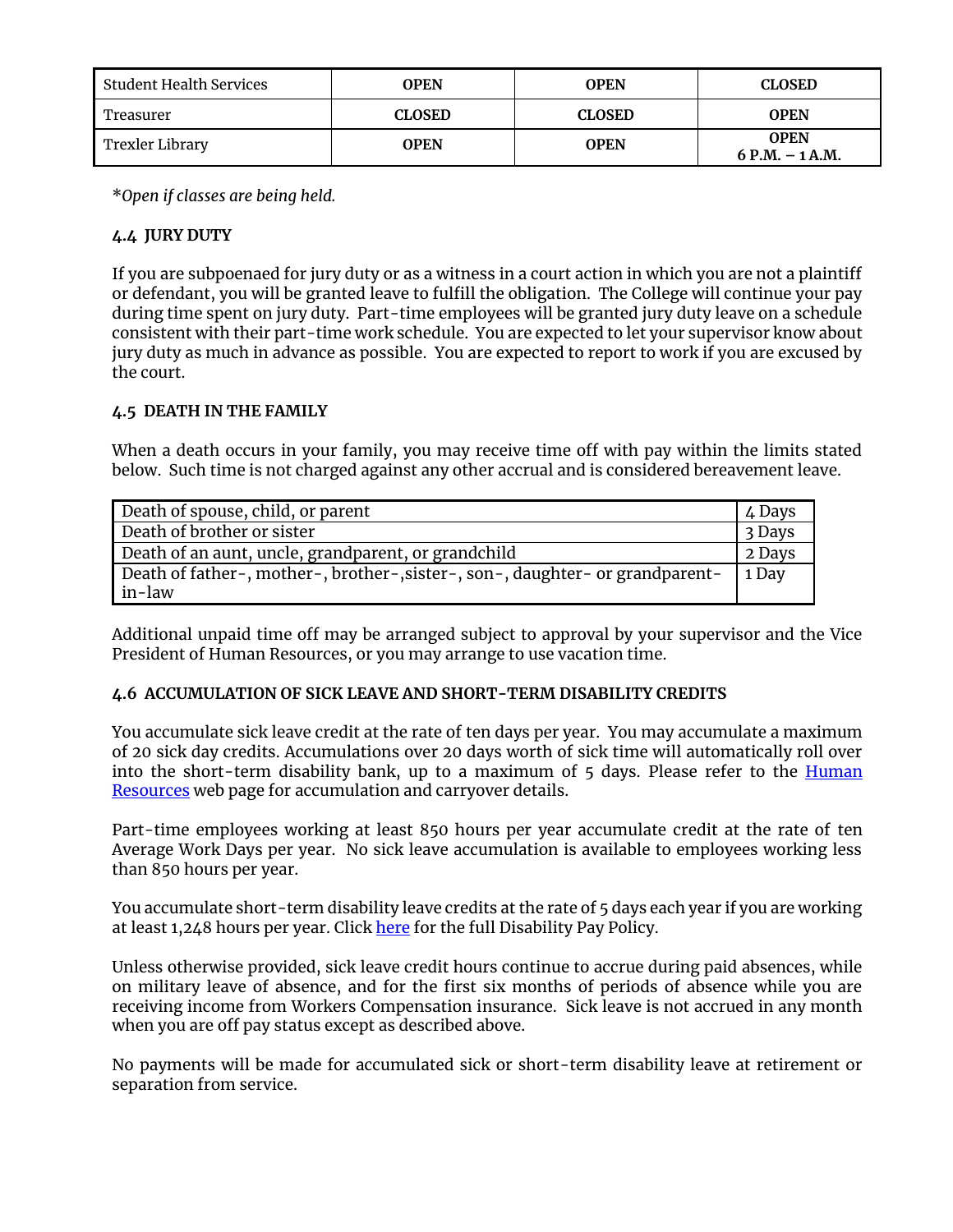# **4.7 SICKNESS/DISABILITY ABSENCE**

Sick leave provides full pay during occasional, brief absences due to an employee's illness or injury. Employees accrue sick leave on a monthly basis, up to ten days per year. Employees may also use their sick leave, if needed, to care for a dependent who is ill or injured. Accumulation of sick leave occurs on a monthly basis and is prorated based on annual budgeted hours and average workdays. For example:

- A full-time employee working 8 hours per day, five days per week, year-round (2,080 hours), will earn 10 days of sick leave per year at 8 hours per day (80 hours/per year).
- A full-time employee working 7 hours per day during the academic year and 6 hours per day during the summer (1,755 hours per year or 84% of a full-time equivalent) has an average work day of 6.75 hours and will accrue a total of 10 days of sick leave per year at 6.75 hours per day.
- A part-time employee working  $4$  hours per day, five days a week, year-round  $(1,040)$ hours per year or 50% of a full-time equivalent) will earn 10 days of sick leave at 4 hours per day.

An employees' maximum sick leave accumulation is capped at twenty days per year. Employees in non-exempt positions (paid biweekly) earn sick leave each year from July 1 through June 30 and employees in exempt positions (paid monthly) earn sick leave from September 1 through August 31. Employees who are eligible for the short-term disability plan with a sick leave balance exceeding 20 days at year-end will have a maximum of five days of unused sick leave moved into their short-term disability bank each year. Any excess sick leave will be forfeited. For example:

- If an employee has 22 days of sick leave at year-end and is eligible for short-term disability, 2 days will transfer into the short-term disability leave bank and 20 days will remain in the employee's sick leave bank for the coming year.
- If an employee has 26 days of sick leave at year-end and is eligible for short-term disability, 5 days will transfer into the short-term disability leave bank and 1 day will be forfeited.
- If an employee is eligible for sick leave, but not eligible for short-term disability, any sick leave in excess of 20 days per year will be forfeited at year-end.

When you are out sick, you will be paid as long as you have accumulated sick time available. Your accumulation of sick credit hours will be reduced by the amount of time reported absent. The dollar amount of your sick pay will equal your current hourly rate of pay times the number of hours you normally are scheduled to work on the day of absence. If you are out sick for more days than you have in your sick bank, you will not be paid for those days.

If you are out sick for 5 or more consecutive days, your absence requires a physician's certification and may qualify for short-term disability pay. Short-term disability pay will be at 100% of salary for the time available in your short-term disability bank. If you have exhausted your short-term disability bank, payment is 60% of your base pay to a maximum of \$4,000 per month during a certified disability.

In those cases where a future "disability" is known, such as a planned surgery or childbirth, you should submit a statement from a physician to the Director, Employment & Benefits. The statement should indicate the expected date(s) of your absence and when you may be expected to perform your normal duties both before and after the disability. In the absence of a physician's statement, or if there is any question about the advisability of your continuing active work, the matter may be referred by the Human Resources to a College-appointed physician for final determination. If you expect to have elective or cosmetic surgery, you are expected to coordinate the timing with your supervisor so that the needs of the department are considered.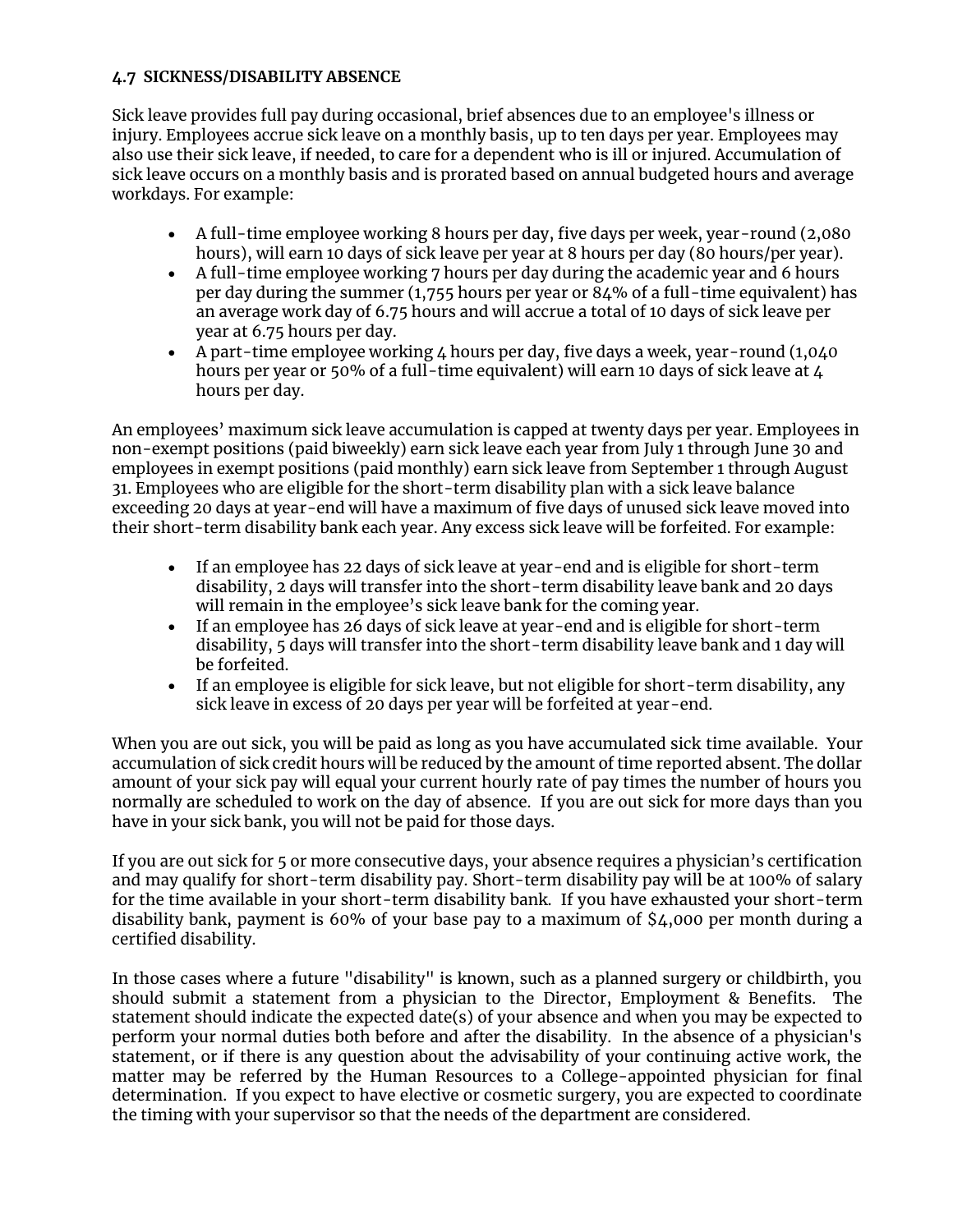You are expected to report your absence from work due to illness each day that you are sick. Give the reason for the absence and the date you expect to return. Failure to provide reasonable notice of your absence to your supervisor is considered willful misconduct and may result in termination of your employment. If you are absent without reporting your absence for three consecutive days, you will be considered to have abandoned your job and will have to re-apply for employment.

If you are unable to arrange medical or dental appointments on your time off, you may use sick leave credits in hourly components.

- Plant Operations employees on regular day shift are to report absences by calling  $(484)$  664-3400 between 8:00 a.m. and 8:30 a.m. Later shifts must report between 9:00 a.m. and 3:00 p.m. Further departmental instructions should be followed in all cases of absence.
- \*\* Administrative staff are expected to notify their supervisor within thirty minutes of the beginning of their normal work day.

You may not use sick leave credit hours during your introductory period or on a holiday. Part-time employees may use sick leave credits only during their normal working periods. For example, sick pay is not available in June, July, or August to employees who normally work from September through May.

For all absences of five or more consecutive days, you must provide a physician's statement to your supervisor when you report back to work. Additionally, the College reserves the right to require a physician's statement for any absence. If you fail to provide such a statement when required or you report off improperly, you may be subject to disciplinary action which might include discharge. If you fail to report off as described above, you will lose pay for time missed.

If the pattern, frequency, or length of your use of sick leave is in question, you may be required to submit a medical release and/or written report which includes prognosis, diagnosis, and required treatment. This determination will be made jointly by the Vice President of Human Resources and your supervisor. A College-paid medical examination by a College-selected physician may be required by the Vice President of Human Resources.

After six months of sickness/disability leave, you may receive payment from the College's insurance carrier if you qualify for disability benefits. Please see the Benefits Sections entitled LONG TERM DISABILITY for details. No payments will be made for accumulated sick or short-term disability leave at retirement or separation from service.

# **4.8 PERSONAL DAYS**

Each fiscal year, from July 1 to June 30, you may use up to three of your accumulated sick credits (days or average work days) as personal time to take care of unexpected emergencies. Personal days should be cleared in advance with your supervisor. These days are not to be used as vacation days, but are to be used for unavoidable events such as court appearances, mortgage closing, repair work or deliveries at your home.

# **4.9 SHORT TERM ABSENCES (UNPAID)**

When your work performance, attitude, and absence record are satisfactory and you have given proper advance notice, your supervisor may grant you up to two working days off without pay upon your request to attend to a personal matter. First you must have exhausted your accrued vacation time. The Vice President of Human Resources must approve time off without pay in excess of two working days.

The College will make every effort to accommodate you if you request time off from work for a religious holiday not observed by the College. Such a request will be approved, without pay, as long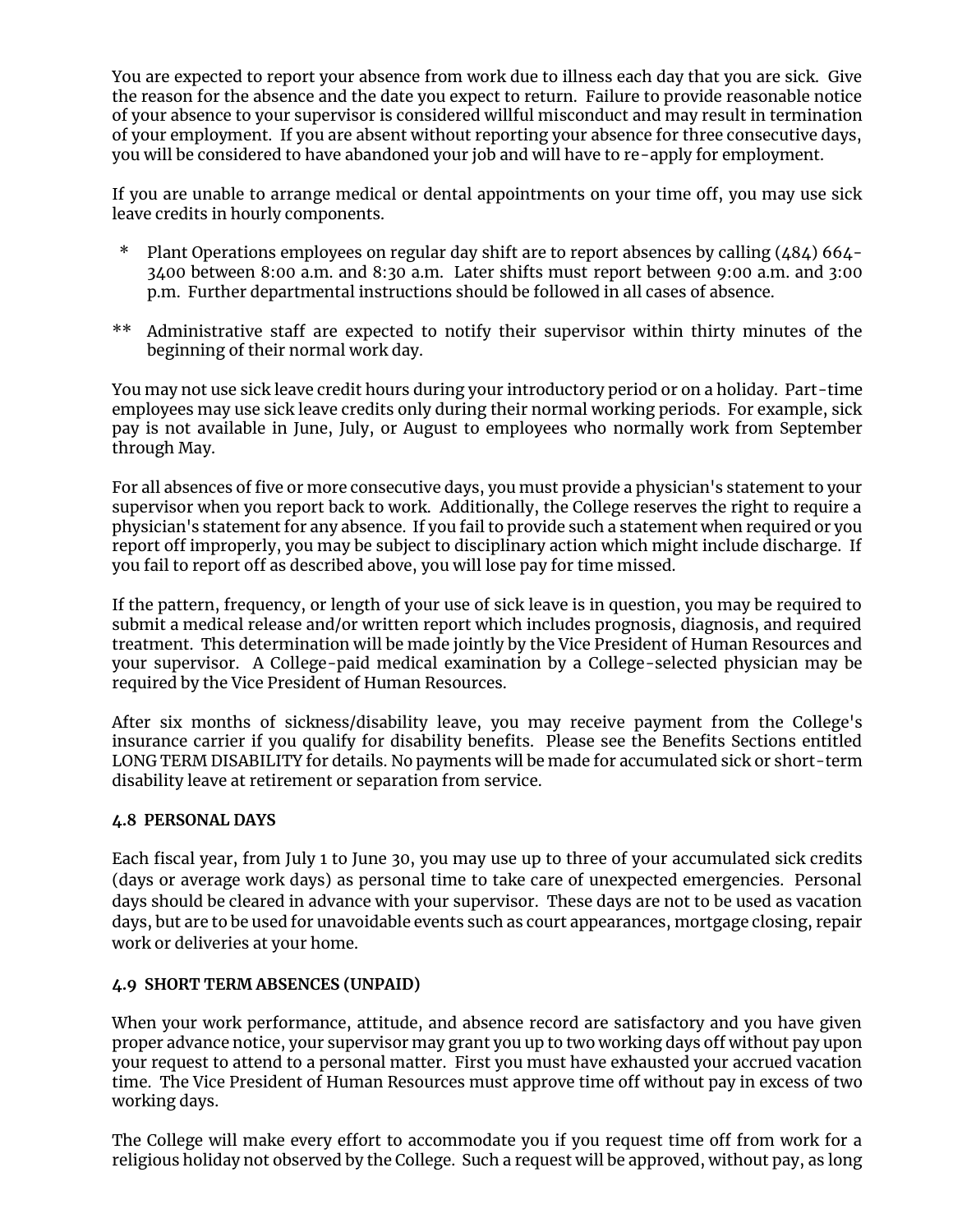as there is no interference with normal operations. If you prefer to take the day off with pay, you may use a vacation day for this purpose. Or, with your supervisor's approval, you may arrange to work on one of the established College holidays instead, and use a floating holiday for your religious holiday.

# **SECTION 5: LEAVES OF ABSENCE**

# **5.1 GENERAL INFORMATION**

This section describes leaves of absence for medical, personal reasons and military service. The College complies with all provisions of the Family and Medical Leave Act of 1993. For all medical and personal leaves, an "Application for Leave of Absence" must be completed. In reviewing leave of absence requests, the College will review the individual circumstances involved, taking into account the length of service, number of requests, dates, work load, and whether such work can be adequately performed by a temporary replacement. Detailed leave of absence provisions and information on eligibility requirements are available in the Human Resources Office.

Your benefits and sick/vacation accruals are suspended on the first day of the month coincident with or following the beginning of any unpaid leave. Accruals begin again upon your return to work. Should you wish to continue benefit coverage during an unpaid leave, you may arrange with the Human Resources office to do so by paying the full cost of the premiums one month in advance of the coverage date.

An employee on a leave of absence is expected to keep in regular contact with the supervisor and the Vice President of Human Resources during the leave, and to advise both of any changes to mailing address and/or telephone number during the leave.

# **5.2 MEDICAL LEAVE OF ABSENCE**

In any case where a future medical absence is known (such as maternity or planned surgery), you must submit an Application for Leave of Absence in advance of your absence. Your doctor's statement must be attached, detailing the dates of your expected absence. A medical release also is required from your attending physician before returning to work. You will be paid during a medical leave for that portion of time which your sick leave credits and any vacation credits cover. Under the terms of our FMLA Policy, the College may require an employee to use up to half of his/her available sick and/or vacation accumulation prior to initiation of unpaid leave. After you have exhausted your sick/vacation credits, your medical leave of absence continues, without pay, for a maximum total period of six months. A maternity leave is treated in the same manner as other medical leaves. For information on a child care leave to extend beyond the medical leave, refer to the section on Personal Leaves of Absence. Click [here](https://www.muhlenberg.edu/media/contentassets/pdf/about/hr/FMLA%20Policy.pdf) for the complete FMLA Policy.

# **5.3 PAID PARENTAL LEAVE**

The College offers a paid parental leave plan to coordinate with an approved FMLA leave for birth of a child. Clic[k here](https://www.muhlenberg.edu/media/contentassets/pdf/about/hr/Paid%20Parental%20Leave%20Plan%20July%202019.pdf) for the complete plan.

# **5.4 PERSONAL LEAVE OF ABSENCE (UNPAID)**

A personal, unpaid leave of absence may be requested for many different reasons using the Application for Leave of Absence. Illness of a family member, adoption arrangements, child care, or other personal matters can form the basis for a personal leave. A child care leave will not be extended for more than six months from the time of the birth or adoption of a child. All personal leaves of absence are limited to a maximum continuous period of six months. You are not eligible for payment for sickness during a personal leave. If your leave is requested for a period of more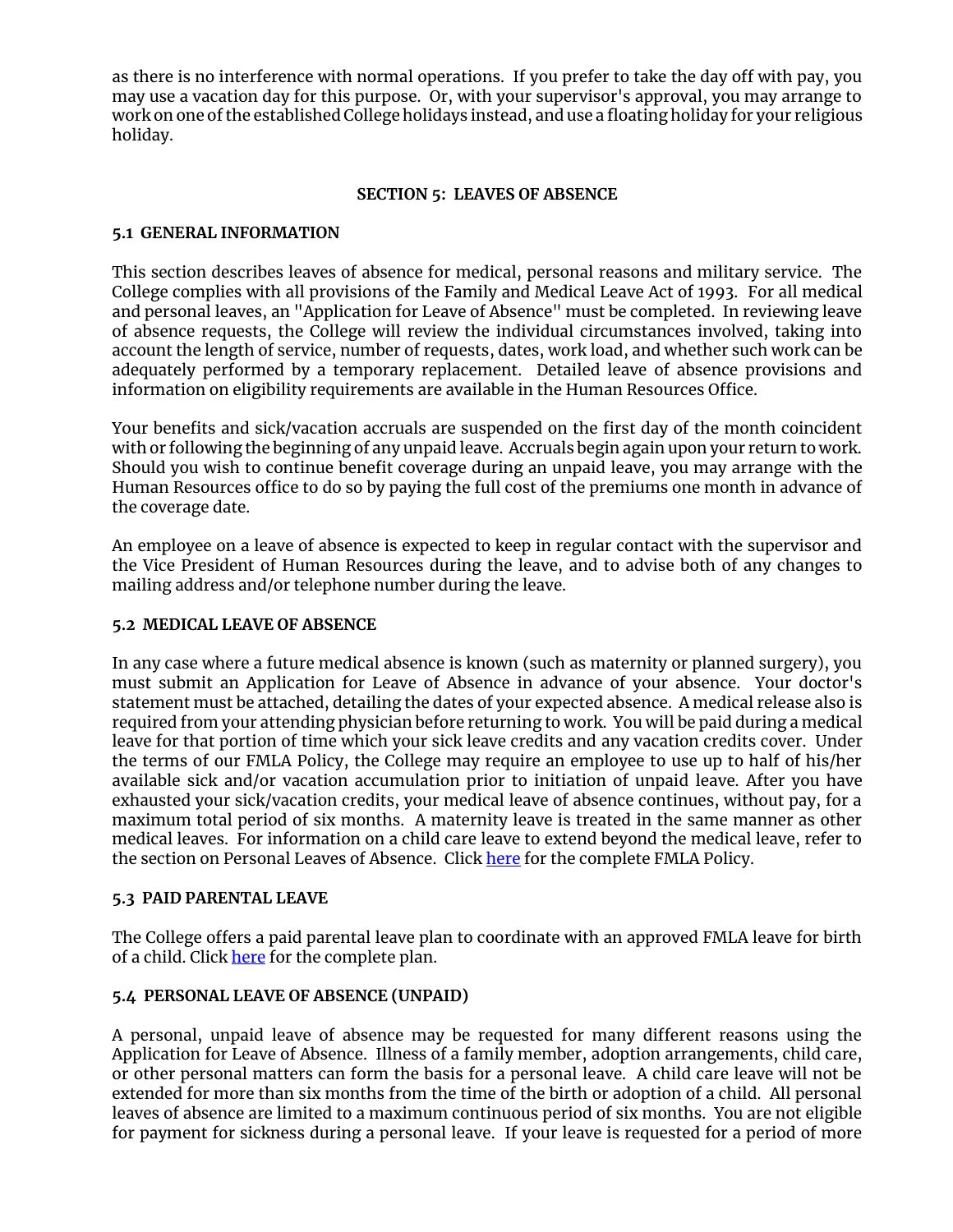than ten days, you must use accrued vacation before beginning the leave. Specific information on Family and Medical Leave provisions and eligibility requirements is available [here.](https://www.muhlenberg.edu/media/contentassets/pdf/about/hr/FMLA%20Policy.pdf)

## **5.5 MILITARY LEAVE OF ABSENCE**

You may request a military leave of absence in order to fulfill military obligations. The College has no provision to continue pay during such a leave, although you may choose to use accrued vacation to receive pay. Employees who return to work following military service are granted full reinstatement rights at no loss of seniority or benefits, as specified by Uniformed Services Employment and Reemployment Rights Act (USERRA). Employees must return to work (if service was for less than 31 days) or apply for reemployment (if service was for more than 31 days). Click [here](https://www.muhlenberg.edu/media/contentassets/pdf/about/hr/Muhlenberg%20College%20Military%20Leave%20Policy.pdf) for the complete USERRA policy.

#### **5.6 REINSTATEMENT FROM LEAVE OF ABSENCE**

You may return to your former position or to a comparable position, as determined by the Vice President of Human Resources, if and when an appropriate position is available. If your absence was for a Family and Medical Leave, your reinstatement will be guided by the provisions of the Family and Medical Leave Act. *(Note: See Military Leave above for additional exception regarding guaranteed reinstatement rights.)* You must submit your request to return to work in writing to your supervisor with a copy to the Vice President of Human Resources. You may request a return to work at any time during the leave, but your actual return date will be based upon the availability of an open position. If a comparable position is offered and you refuse the position, you will be considered to have resigned. If you fail to maintain contact with your supervisor or the Vice President of Human Resources, you will be considered to have resigned. Accrued benefits will be canceled at the expiration of the leave. Your employment ends if you do not return to work at the end of the approved leave of absence period.

#### **SECTION 6: EMPLOYEE PRIVILEGES**

#### **6.1 REST PERIODS**

\* A rest period of fifteen minutes may be available to you during each continuous work period of four hours. The time is established by your supervisor.

#### **6.2 LUNCH PERIODS**

- \*\* Administrative staff normally are provided a lunch period of 60 minutes without pay. The time is established by your supervisor. When working 6 or more hours, a lunch period of at least 30 minutes must be taken.
- \* Plant Operations and Security personnel normally are provided a lunch period of 30 minutes without pay. The time is established by your supervisor.

# **6.3 PARKING**

Limited parking space is available to employees. Human Resources provides vehicle information registration forms for new employees and the Campus Safety Office issues a parking tag, free of charge, which designates the authorized campus parking location during each academic year. Improperly parked or unregistered vehicles on campus are subject to ticketing and fines. All fines are payable in the Controller's Office during normal Cashier window hours. Continued abuse of parking privileges will result in notification to your supervisor who may take disciplinary action. Information regarding parking regulations, any temporary parking restrictions, ticket appeal process and annual return of parking tags is communicated by the Campus Safety Office on a regular basis. Contact the Campus Safety Office with questions, X3112.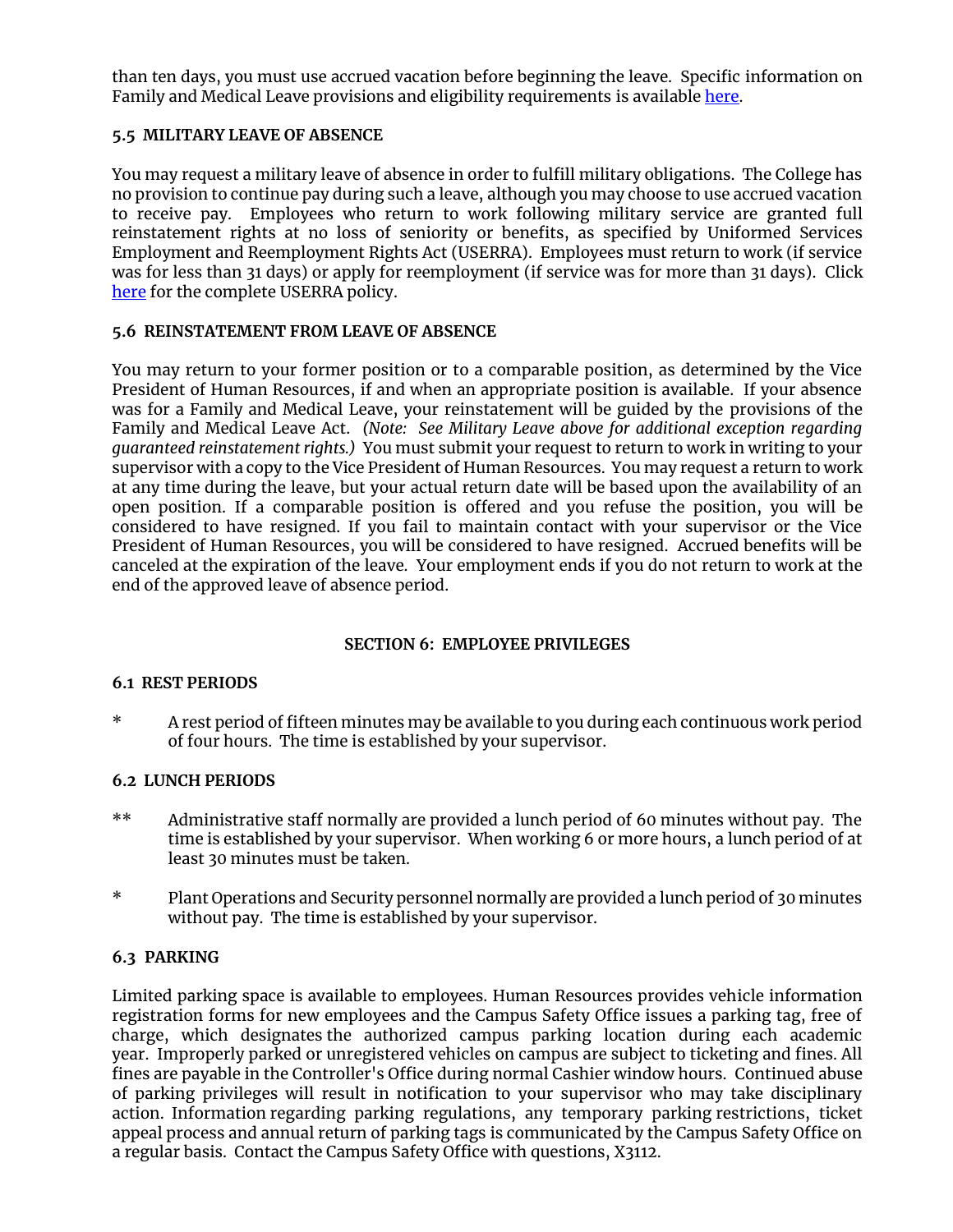## **6.4 EMPLOYEE IDENTIFICATION CARD**

The Director of Employment & Benefits will sign an authorization for an ID card for you. To secure an ID card, take the authorization to the desk in the Seegers Union building. Your ID card identifies you as a College employee and permits you to take advantage of other benefits, such as use of the library, admission to varsity athletic events or discounts to certain other on-campus programs. Please have your ID card with you for identification purposes whenever you are on campus. If you are a full-time employee, your spouse and dependent children may also secure ID cards identifying them as family members of a College employee.

Employee ID cards coded for access to specified areas are to be used only to allow the individual employee access. An employee's use of his/her ID card to allow others to gain access to secured areas is strictly prohibited.

## **6.5 TREXLER LIBRARY PRIVILEGES**

College identification cards also function as library cards, entitling you to all library privileges, including borrowing videotapes.

#### **6.6 LIFE SPORTS CENTER**

Full-time employees and on-going part-time staff as well as spouses and dependents of these individuals have unrestricted access to the Life Sports Center. Please refer to the LSC policies linked below for a full list of approved users.

These privileges are extended with the understanding that, as with family members, the College employee is responsible for the actions of this individual relating to these privileges, including actions taken by this individual when he/she is visiting the campus, whether or not the individual is accompanied by the employee. The employee agrees to notify the Human Resources Office immediately should the individual no longer reside with the employee.

Hours of operation are posted by the Athletic Office. During the academic year, use of the racquetball courts and swimming pool by the employees is restricted to certain hours.

For further information, please visit the LSC policy page [here.](http://www.muhlenberg.edu/main/aboutus/construction/facilities/lsc/policies.html)

#### **6.7 BOOKSTORE DISCOUNT**

You are entitled to a 10% discount on most bookstore items. You must present your ID card to receive the discount on your purchase.

#### **6.8 WELLNESS PROGRAMS**

The College offers numerous wellness programs to encourage healthy living. Many of these courses are offered free or at a reduced cost to employees and their spouses.

# **6.9 CREDIT UNION**

All College employees are eligible for membership in the Lehigh Valley Educator's Credit Union and First Commonwealth Federal Credit Union. Savings deposits, direct deposits and loan payments may be made to the both credit unions through payroll deduction.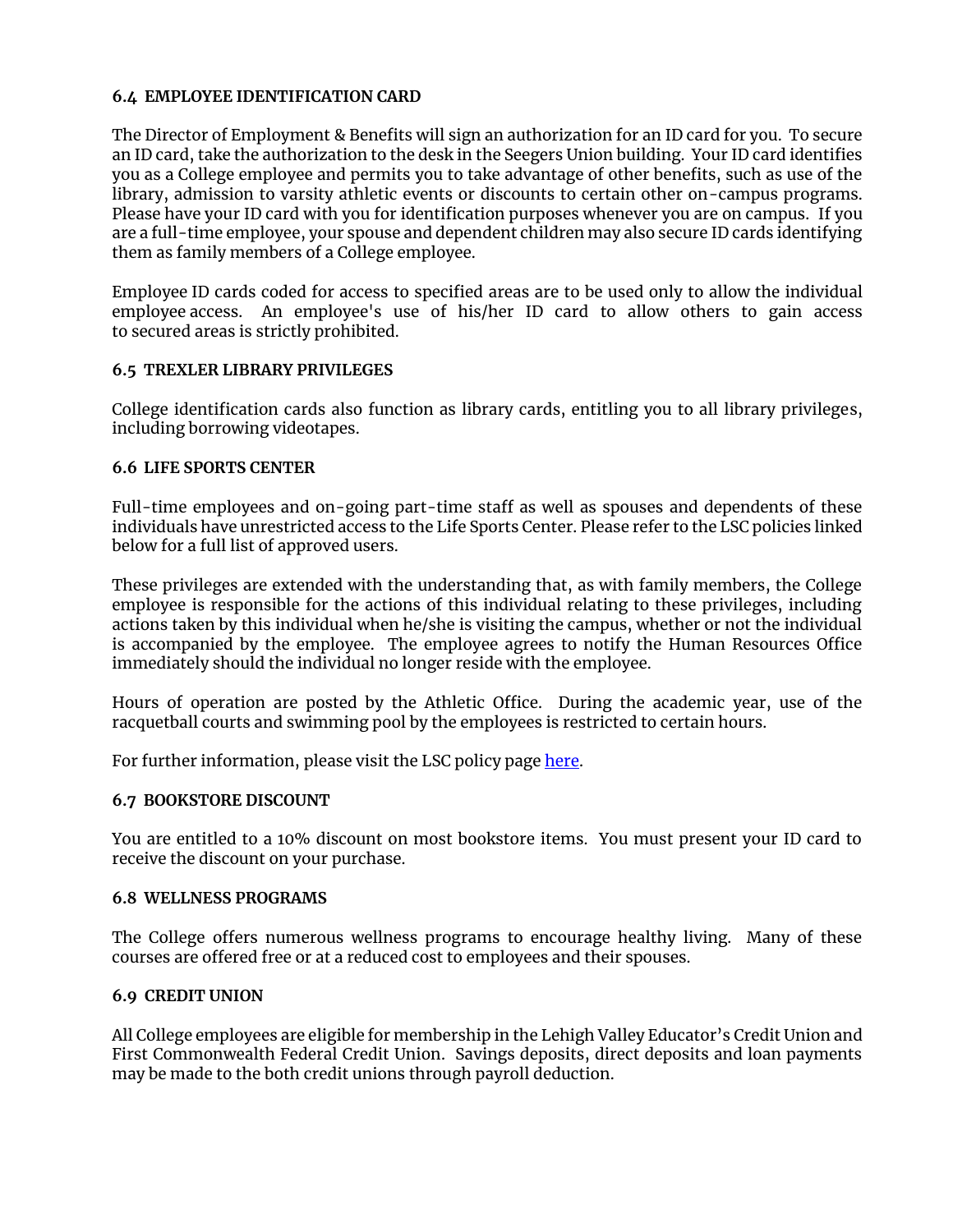## **SECTION 7: LEGAL AND ETHICAL MATTERS**

Ethical matters involving tips and gratuities, use of College personnel or materials for personal gain, conflict of interest, confidentiality, or holding another job should be discussed with your supervisor and the Vice President of Human Resources. Work for other employers, for yourself, or other employees of the College may not interfere with College assignments.

Collections, solicitations, and distributions of materials on campus require formal approval. Please inquire of the Vice President of Human Resources as to where approval may be secured.

## **7.1 EMPLOYEE RECORDS**

Personnel records are maintained in the Human Resources Office for three years after termination of employment. Please update your information in Workday in cases of any change in name, address, phone, marital status, new dependents, beneficiary, etc. Other offices will be notified as needed by the Human Resources Office. Contact the Human Resources Office for further instructions if needed.

When outside sources request information about your work record, the Human Resources Office will disclose only the dates of your employment and job title(s). Additional information such as current or past pay rates, scheduled increases, or financial background will be supplied only if you sign a written request to have the information released.

Your supervisor has been advised against releasing information about your work record, work quality, or the reason for your separation from employment to unauthorized parties without your written consent.

The Vice President of Human Resources will review your current personnel file with you if you wish. Please call the Human Resources Office to arrange an appointment. With the permission of the Vice President of Human Resources, you may be permitted to make copies of most of the materials in your file.

Supervisors who have direct responsibility for your work are entitled to inspect your file.

#### **7.2 EMPLOYMENT OF RELATIVES**

Your relatives will be treated in the same manner as other applicants. However, your relative will not be appointed to positions where you will supervise, review, or process each other's work.

# **7.3 PROBLEM RESOLUTION**

Employees with concerns about unfair employment practices or discriminatory treatment should refer to the College's written problem resolution and complaint procedures. These procedures provide employees with an early and formal response to complaints. Click [here](https://www.muhlenberg.edu/media/contentassets/pdf/about/hr/Problem%20Resolution%20NonFaculty.pdf) for the full policy.

#### **7.4 ATTENDANCE**

You are expected to report for work regularly and promptly. If it is necessary to be absent from work, you are required to notify your supervisor according to stated instructions. Failure to do so may result in the termination of your employment with the College.

#### **7.5 POLICY STATEMENT ON DISCRIMINATORY HARASSMENT**

It is the policy of Muhlenberg College to provide an environment free from any form of sexual or discriminatory harassment. This policy applies to all College full and part-time employees, including management, staff, faculty, and support personnel and to all College students,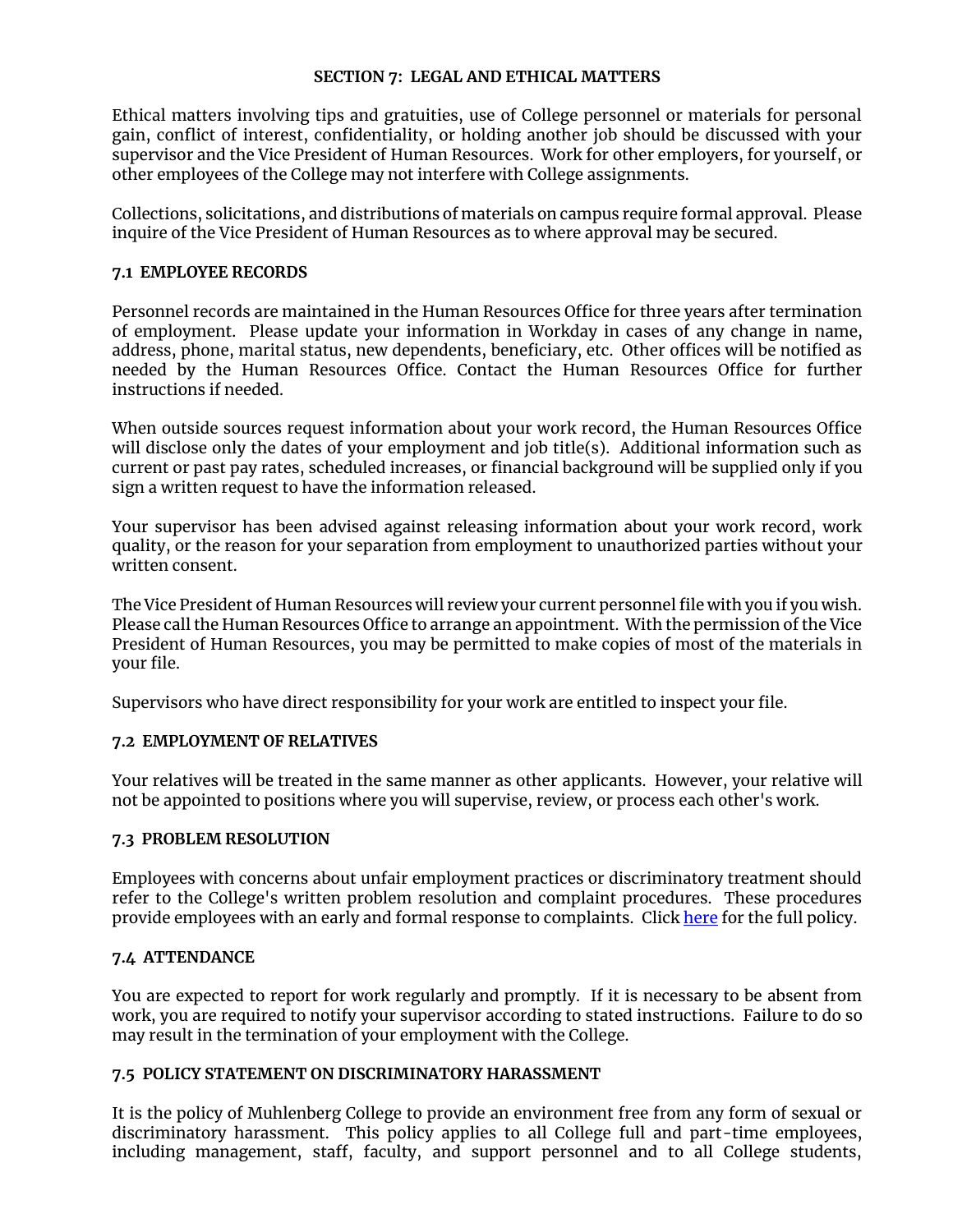contractors and consultants. All who work at the College are responsible for ensuring that the work and academic environment is free from discriminatory practices, including sexual harassment.

Specifically, the College expressly prohibits any form of unlawful harassment of its employees or students based on age, color, disability, gender, gender identity, national or ethnic origin, race, religion, sexual orientation, veteran status or any other basis protected by applicable federal, state or local laws. Sexual and other forms of discriminatory harassment are unacceptable conduct, whether on the College's premises or in other College related activities and settings, and will not be tolerated by the College. Discriminatory harassment in the workplace is also prohibited by law. Clic[k here](https://www.muhlenberg.edu/media/contentassets/pdf/about/hr/Discriminatory%20Harassment%20Policy%202019-09-27.pdf) for the complete policy.

## **7.6 AT WILL EMPLOYMENT**

You are an "at will" employee without a contract of employment. This means that you may leave the College at any time and for any reason. It also means that the College may terminate your employment at any time and for any reason not prohibited by law.

## **7.7 POLICY ON ELECTRONIC COMMUNICATION AND INFORMATION ACCESS**

The Policy on Electronic Communication and Information Access approved in July 2000 and updated in November 2005 can be found [here.](https://www.muhlenberg.edu/offices/oit/about/policies_procedures/electronic.html) Violations of these policies should be reported to either the Provost, the Dean of Students, the Vice President of Human Resources, or the Director of Campus Safety and Security.

*(See [Addendum to Policy on Electronic Communication and Information Access.](http://www.muhlenberg.edu/pdf/main/aboutus/oit/addendum_cipp.pdf)) (See also [Ancillary](http://www.muhlenberg.edu/pdf/main/aboutus/policies/AncillaryStudentContactDataPolicy.pdf)  [Student Contact Data Collection & Usage Policy.](http://www.muhlenberg.edu/pdf/main/aboutus/policies/AncillaryStudentContactDataPolicy.pdf))*

Information regarding use of College email upon departure can be found [here.](https://www.muhlenberg.edu/offices/oit/about/policies_procedures/account-policy.html)

#### **7.8 COMMUNICATION OF MEDICAL CONDITIONS**

Information regarding an employee's medical condition is confidential and should not be shared within your department, with other members of the College community, or with individuals outside of the College community unless the employee providing the information has requested or given express permission for you to share it with others. In instances when it is necessary to inform others of an employee's absence from his/her job, the appropriate information to communicate is the fact that the employee is on a medical leave of absence and the expected duration of the leave. Unauthorized release, by phone, email or other method of communication, of an employee's confidential health information may result in disciplinary action. Please see th[e Summary](https://www.muhlenberg.edu/media/contentassets/pdf/about/hr/Summary%20of%20Privacy%20Practices.pdf) [& Notice](https://www.muhlenberg.edu/media/contentassets/pdf/about/hr/NOTICE%20OF%20PRIVACY%20PRACTICES%20.pdf) of Privacy Practices.

#### **7.9 CODE OF ETHICS & CONDUCT**

Employees are expected to conduct all College business in an ethical manner. Please click [here](https://www.muhlenberg.edu/media/contentassets/pdf/about/hr/Code%20of%20Ethics%20and%20Conduct%20Final%202019-10-15.pdf) to review the full Code of Ethics & Conduct.

#### **7.10 ADDITIONAL POLICIES GOVERNING EMPLOYMENT**

Please click on the links below to review these policies.

[Conflict of Interest](https://www.muhlenberg.edu/media/contentassets/pdf/about/hr/ConflictofInterest%20Policy.pdf) (COI) and [Conflict of Interest](https://www.muhlenberg.edu/media/contentassets/pdf/about/hr/COI%20Family%20Members.pdf) – Family Members [Hot Line Policy](https://www.muhlenberg.edu/media/contentassets/pdf/about/treasurer/Hot%20Line%20Policy.pdf) [Minors on Campus/Program Protocols](https://www.muhlenberg.edu/media/contentassets/pdf/about/treasurer/Hot%20Line%20Policy.pdf) [Pet Policy](https://www.muhlenberg.edu/media/contentassets/pdf/about/hr/Petpolicyfinal101405.pdf)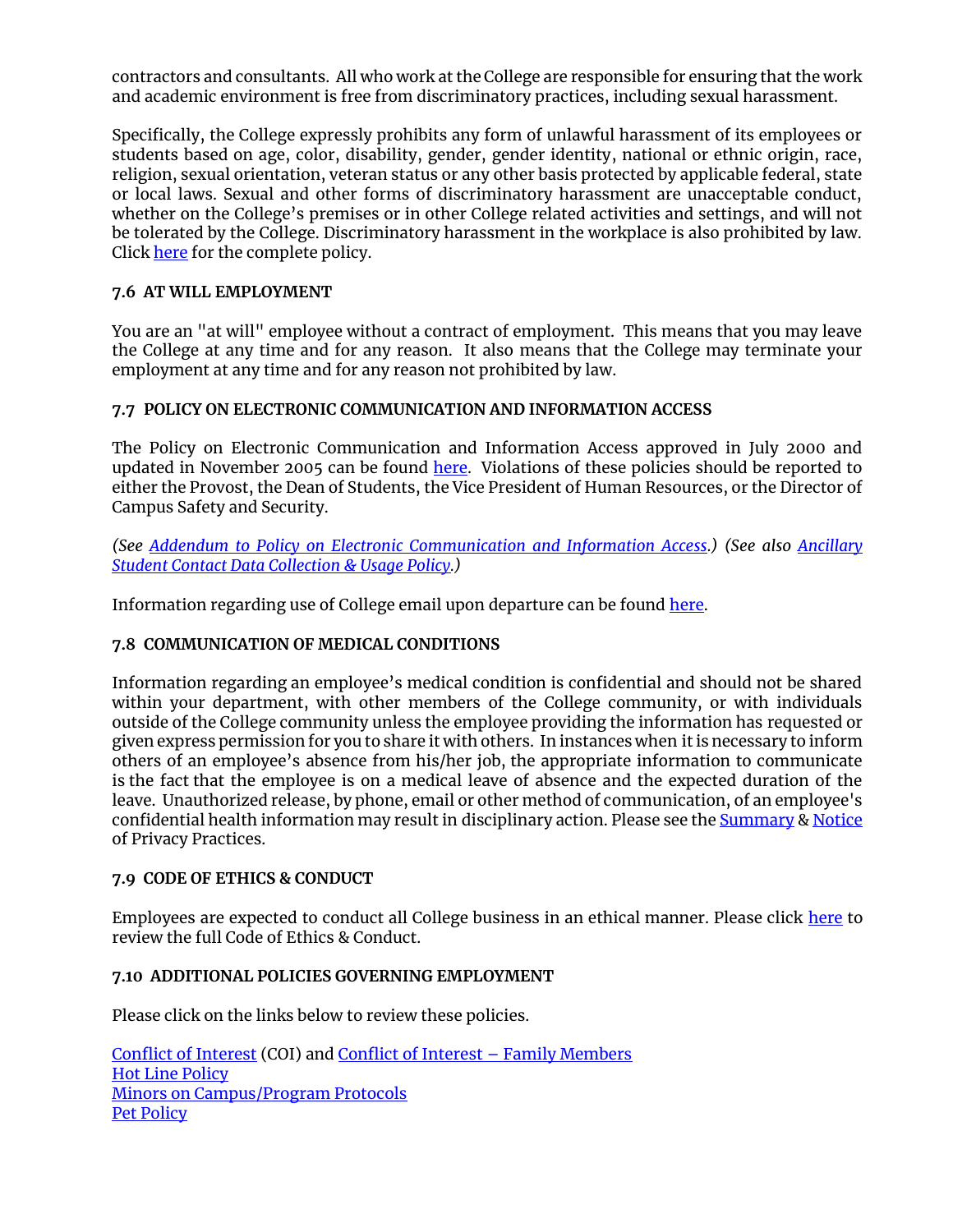## **SECTION 8: SAFETY AND SECURITY**

Safety programs are conducted to assure your safe and proper use of College equipment and facilities. Your work stations and areas should be clean and neat at all times. Your tools and equipment should be clean and in good working order. You are prohibited from making copies of a College-issued key, and you may not loan such a key to another person.

## **8.1 ACCIDENTS ON THE JOB**

If you sustain an on-the-job injury or illness, you are required to report the incident to your supervisor and Campus Safety & Security. All on-the-job accidents are required to be reported immediately, but in no case later than 24 hours after the event. You should have a nurse in the Health Center attend to you. A procedure has been established so that you will receive appropriate medical attention in the campus Health Center and, if necessary, referral to a physician. If the Health Center is closed you will receive instruction from a Campus Safety & Security representative. Your supervisor will submit an injury report to the Human Resources Office for any injury sustained on College property. FMLA will run concurrent with any work-related injury. Please refer to Section 3.1 regarding payment of health insurance premiums.

The College uses a panel of physicians and other health care providers for all work related injuries. Employees must select a physician or other health care provider from the panel for treatment. In order to have medical treatment paid by the College's insurer, the employee must continue to visit the physician or other health care provider for 90 days, if treatment is needed, from the date of the first visit.

# **8.2 SECURITY AND CARE OF EQUIPMENT**

Loss, theft or damaged equipment, identification card, tools, keys, keycards and all other College property must be reported immediately but in no case later than 24 hours. In certain circumstances, you may be required to reimburse the College for repair or replacement costs. All keys, keycards, ID cards and any other College property must be returned to the College upon separation from employment.

If you will be in a College facility after the end of a work day, be sure that a member of Campus Safety & Security is aware of your presence. It is important that Campus Safety & Security be made aware of any persons who are not normally authorized to be in one of our buildings. You should always have your identification card with you.

Please report lost items found on campus to your supervisor. You should turn in such items to Campus Safety & Security. A report will be prepared by that department.

At the time of employment, employees of the Department of Campus Safety & Security will receive a personal copy of the Department of Campus Safety Rules of Conduct and Standard Operating Procedures. They will also receive a copy of the Student Handbook and the Pennsylvania Crimes Code. Campus Safety & Security employees are expected to be familiar with all appropriate sections of these documents. Each police officer is required to receive training as arranged by the Director of Campus Safety & Security.

# **8.3 EMERGENCY COLLEGE CLOSING**

As a general policy, the College will remain open and fully operational during snow storms and emergencies. Any need for closure of offices will be determined by the President according to College policy. Individual office closings require the approval of the President. If the College is closed due to a snow emergency, announcements will be broadcast as early as possible (by 7-7:30 a.m.), on the following radio stations: WAEB (104.1 FM, 790 AM), WLEV (100.7 FM), WKFB (770 AM), WMUH (91.7 FM), WZZO (95.0 FM), WEST (1400 AM), WCTO (96.1 FM), WODE (99.9 FM),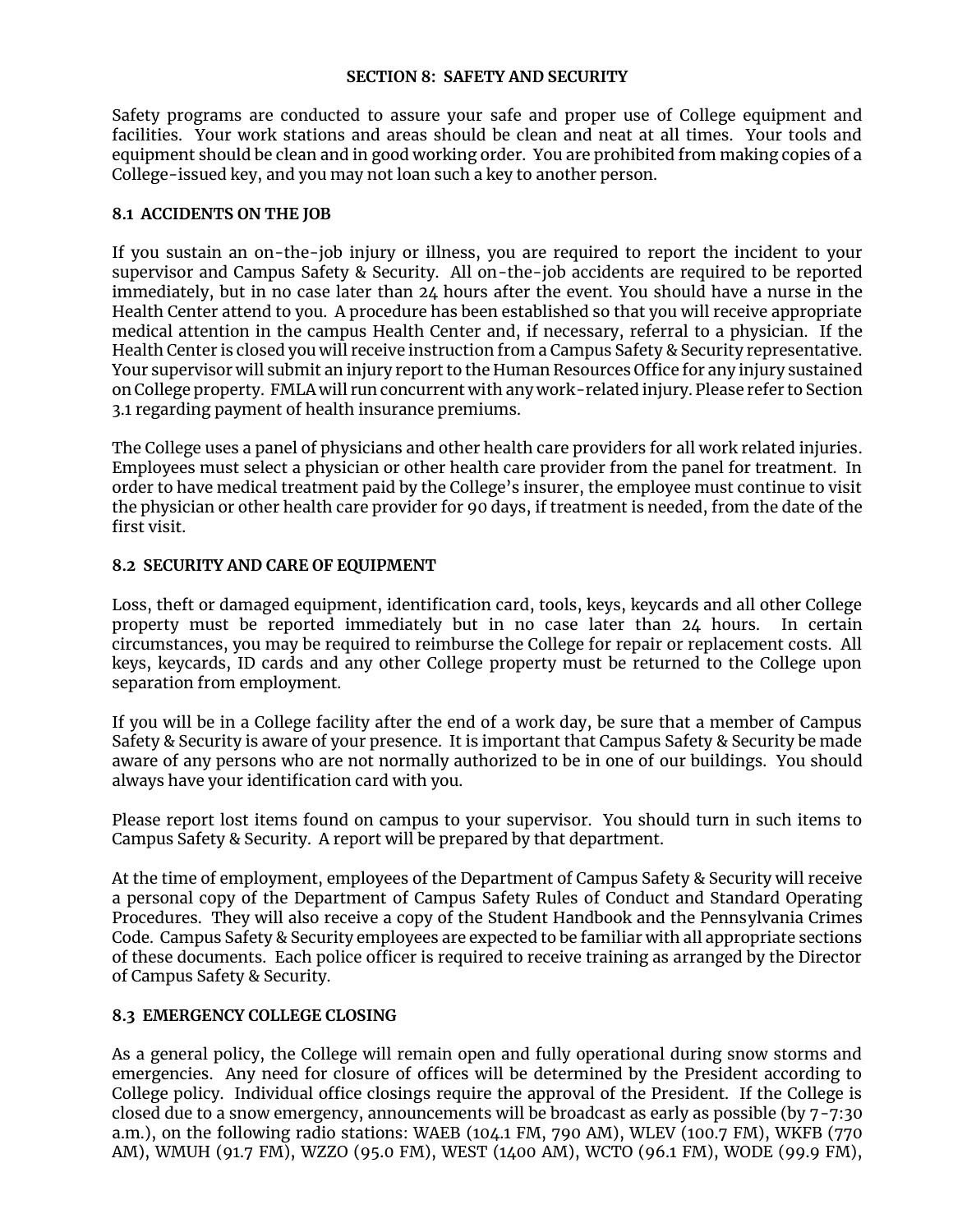WWYY (107.1 FM), and WBYN (1160 AM). Additionally, announcements will be carried on TV Channels 69 (WFMZ), 16 (WNEP), 28 (WBRE) and 22 (WYOU).

Complete information regarding Inclement Weather Closings (including Snow & Ice Management Policy and a list of Essential Personnel) can be found [here.](https://www.muhlenberg.edu/offices/hr/weather.html)

\* During an emergency College closing, Plant Operations and Campus Safety & Security employees are to report to work at regularly scheduled times unless otherwise instructed by the supervisor.

## **8.4 USE AND CARE OF COLLEGE VEHICLES**

If your position requires you to drive on behalf of the College or drive College vehicles in the performance of your duties, your motor vehicle record will be reviewed prior to your initial employment and on an annual basis thereafter. If you use a College vehicle, you will be expected to keep the vehicle clean and to make timely reports to your supervisor of any mechanical problems observed.

#### **8.5 WEAPONS POLICY**

Muhlenberg College strictly prohibits use or possession of firearms, ammunition, explosives, weapons and items or materials of any kind that are designed to inflict serious bodily injury. These restrictions apply to all students, staff, faculty, vendors, contractors, and visitors with the exception of law enforcement and Campus Safety officers and extend to all College buildings, grounds, parking lots, College-owned or leased properties and College-owned vehicles. Exceptions to this policy must be approved in writing by the President or the Director of Campus Safety.

*Approved by President's Staff 12/14/2010.*

#### **8.6 SMOKE & NICOTINE POLICY**

Muhlenberg College is a smoke & nicotine free work place. Clic[k here](https://www.muhlenberg.edu/media/contentassets/pdf/about/hr/MuhlenbergCollegeSmokeNicotineFreeCampusPolicy.pdf) for the full policy.

#### **8.7 BLOODBORNE PATHOGEN POLICY**

Employees who may be exposed to potentially infectious materials in the course of their regular duties will be required to complete regular training on the proper handling of these situations. The full policy may be viewed [here.](https://www.muhlenberg.edu/media/contentassets/pdf/about/hr/Occupational%20Exposure%20to%20Bloodborne%20Pathogens.pdf)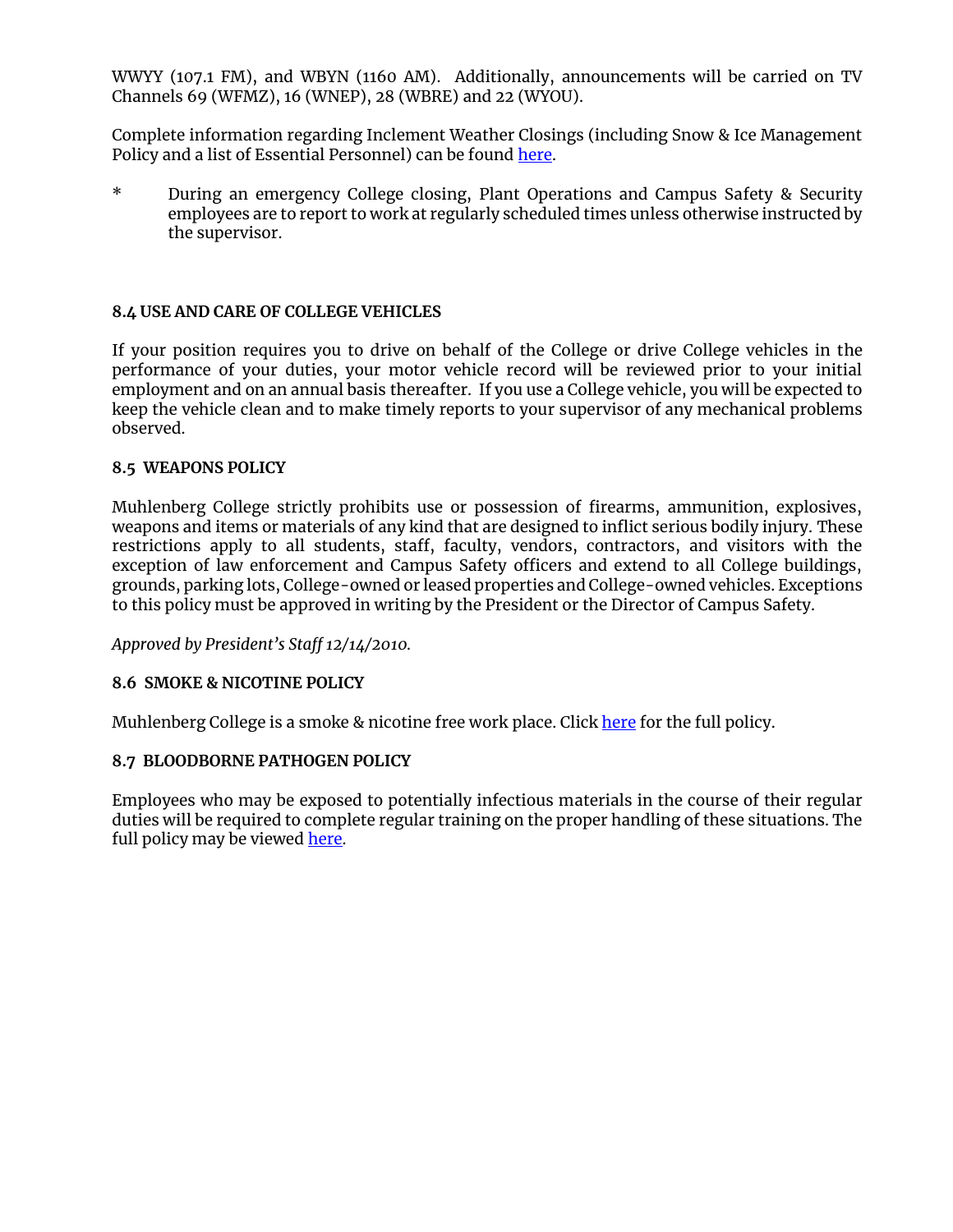#### **GLOSSARY**

## **ANNIVERSARY MONTH**

Your anniversary month is determined by your starting date with the College. If you started on the First through the fifteenth of the month, the month you started is your anniversary month. If you started work after the fifteenth of a month, the following month is your anniversary month. For example, if you started your employment with the College on August 3, then August is your anniversary month. If you started on August 18, then September is your anniversary month.

## **ANNIVERSARY YEAR**

The time between your anniversary month in one year and your anniversary month in the next year. For example, if your anniversary month is August, one anniversary year would be from August 1, of the current year to July 31, of the following year. You earn vacation and sick leave credits during each anniversary year. A total of one year's vacation eligibility may be carried forward into the next anniversary year.

## **ANNUAL HOURS ASSIGNMENT (AHA)**

The number of hours budgeted and authorized for a position in a fiscal year.

- \* A full-time Plant Operations employee has an AHA of 2080 hours a year.
- Many full-time Staff Associate have an AHA of 1755 hours a year or 1820 hours a year.

## **AVERAGE WORK DAY**

For biweekly employees, the Annual Hours Assignment divided by 260. 260 is five days a week times 52 weeks a year. The average work day is the average number of hours an employee is appointed to work per day over a 52 week period. Average Work Day is used to determine benefits such as vacation and sick leave accumulations for some employees.

## **APPOINTMENT LETTER**

The letter the Human Resources Office sends to new employees outlining, pay, benefits, and other conditions of employment. Also the letter sent annually to each administrative staff and service personnel employee indicating changes in pay or benefits for the next year if the employee continues employment with the College.

# **AT WILL EMPLOYMENT RELATIONSHIP**

The relationship between the College and an employee which permits the employee and/or the College to end the employment relationship with or without notice, with or without cause.

# **COBRA**

The Consolidated Omnibus Budget Reconciliation Act of 1986. This federal law required the College to offer continuing enrollment in health benefit plans to employees leaving the College and/or to dependents under certain conditions (e.g., divorce, full-time student graduates from College, etc.)

#### **CONTRACT EMPLOYEE**

An employee who enters a signed and contracted relationship of employment with the President for a specific term. This term applies to faculty.

# **EMPLOYEE**

Throughout this handbook, the word "employee" refers to administrative staff and service personnel employees who are non-exempt employees covered under the hourly pay section of the Fair Labor Standards Act.

# **INTRODUCTORY STATUS**

A period of 90 occurring immediately following employment or reassignment to introduce the employee to the College and/or the new position. May be extended for an additional 90 days upon supervisory recommendation and Human Resources approval.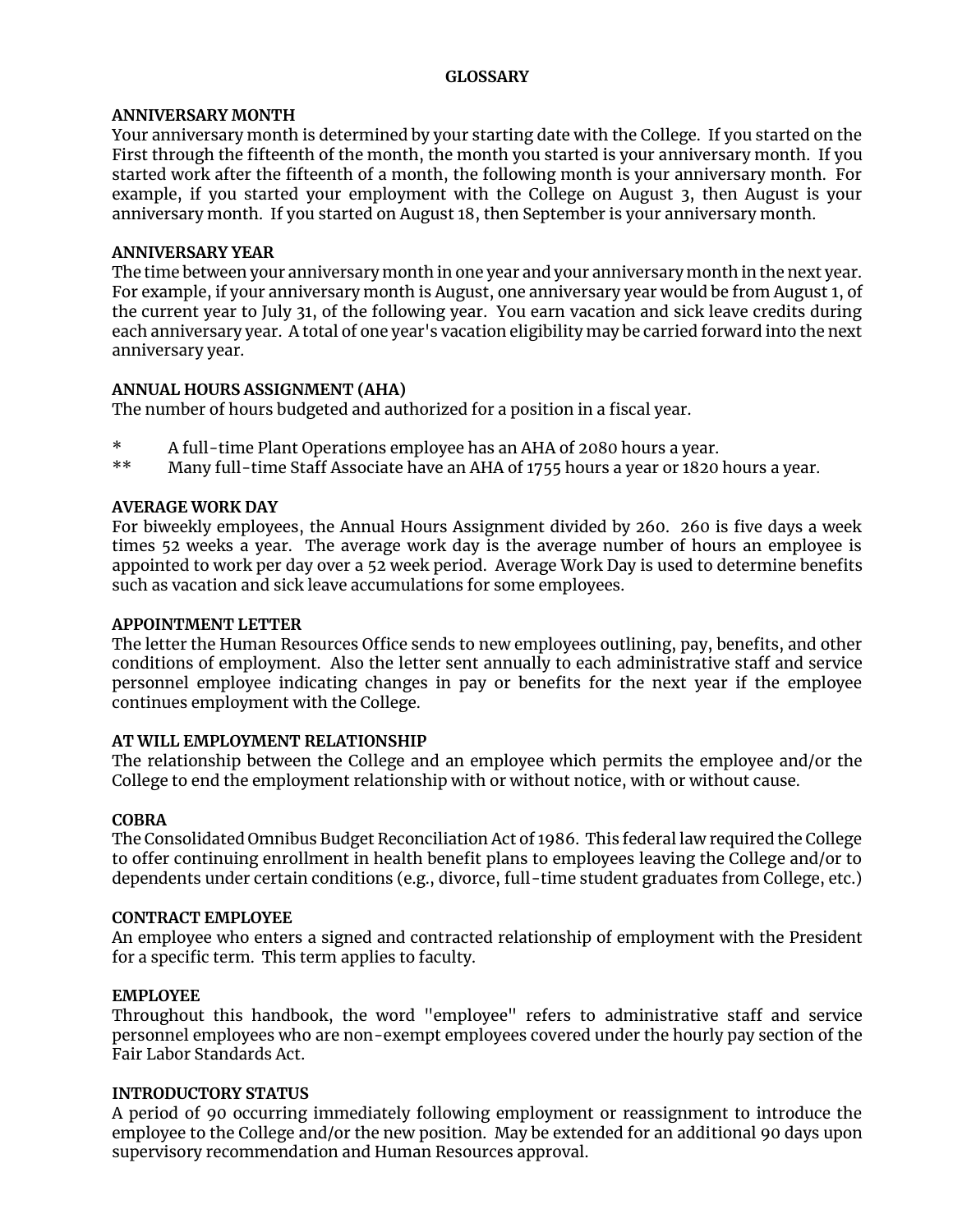#### **MEDICAL LEAVE**

A period when an employee is not working because of illness or injury after exhausting all sick leave and vacation benefits. The employee is responsible for requesting continued health benefits coverage through the Human Resources Office and must pay the full premium cost during an unpaid medical leave.

#### **NON-CONTRACT EMPLOYEE**

An employee who is employed in an at will relationship with no assurance of a specific length of employment. This category includes non-exempt employees and administrative managers.

#### **NON-EXEMPT EMPLOYEE**

An employee who is covered by the Fair Labor Standards Act and receives overtime pay for work performed in excess of 40 hours per week. This includes Administrative staff, Plant Operations and Campus Safety & Security staff.

#### **NON-PAY STATUS**

A pay period during which an employee receives no pay. In most instances, during such a period the employee is responsible for 100% of the cost of continuing benefits premiums. This includes the cost the College usually pays during a period of active employment.

#### **PAY CREDIT**

Sick leave, vacation or other accrued credits for which an employee may be paid as these types of days are used.

#### **PAY STATUS**

A pay period during which an employee receives pay for any reason, including vacation, sick leave, holiday, etc.

#### **POLICY**

Guidelines for decision making which ensure consistency with overall plans and goals.

#### **PROCEDURE**

A defined set of steps or required actions.

#### **REGULAR STATUS**

The status of an at-will employee following a satisfactory introductory period of employment. Accrued vacation days begin to be available for use after attaining regular status.

#### **RULE**

A requirement for certain action or restraint from action.

#### **REGULATION**

A legal requirement. **SEPARATION LETTER** A letter detailing terms, dates, and benefits when employment ends.

#### **SICK LEAVE CREDIT**

A day (or Average Work Day) added to an employee's sick leave bank. Each employee earns 10 sick leave credits per year.

#### **SUPPLEMENTAL RETIREMENT ANNUITIES**

Additional voluntary accounts that employees may use to set aside extra money for retirement beyond the funds contributed by the College.